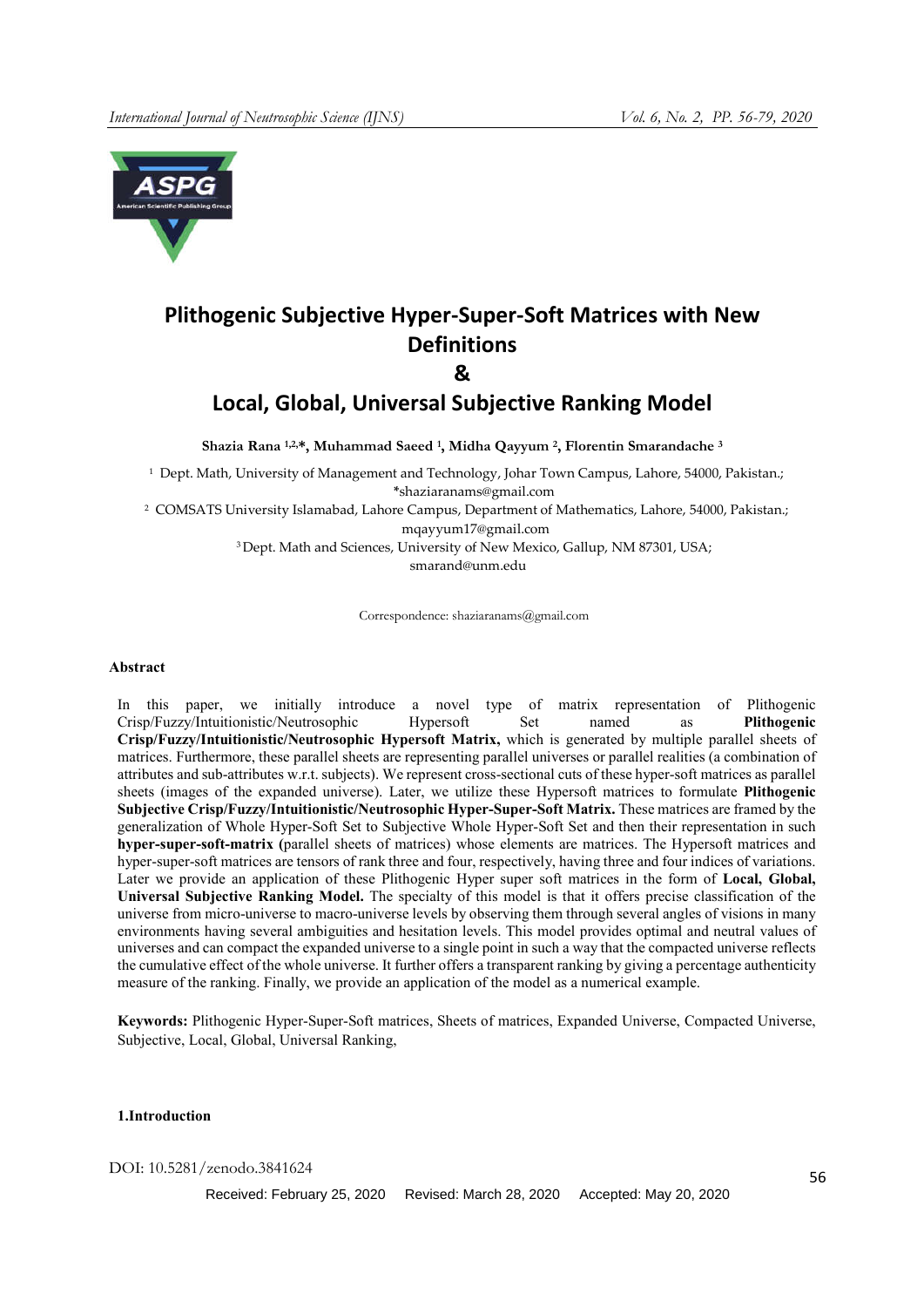The theory of fuzziness in mathematics was initially introduced by Zadeh [7] in 1965 named as fuzzy set theory (FST). As in crisp Set, a member either completely belongs to a set  $\bm{A}$  or completely doesn't belong to the set  $\bm{A}$  which means we assignee membership to set A either 1 or 0 while in a fuzzy set, a doubt of belongingness is addressed as a natural trait of the human mind in decision making. The complete membership reduced according to the doubt of belongingness. We may say a fuzzy set is a set where each element of the universe of discourse  $X$  has some degree of membership in the unit closed interval  $[0, 1]$  in given set A, where A is a subset of universal Set X with respect to an attribute say  $M$  with an imposed condition that the sum of membership and non-membership is one unlike crisp Set where the membership is not partial but completely one or completely zero. In fuzzy Set, elements are represented with one variable quantity, i.e., degree of membership noted as  $\mu_A(x) \in [0, 1] \forall x \in X$  and to express the degree of non-membership a notation  $v_A(x) \in [0, 1] \forall x \in X$  was used.  $\{x: \mu_A(x)\}$  is the general representation of a fuzzy Set.

Further generalization of fuzzy Set was made by Atanassov [2-3] in 1986, which is known as the Intuitionistic fuzzy set theory (IFS). IFS addresses the doubt on assigning the membership to an element in the previously discussed fuzzy Set. This expanded doubt is the natural trait of the human mind, known as the hesitation factor of IFS. By introducing the hesitation factor in IFS, the sum of opposite membership values was modified. In IFS, the sum of membership, non-membership, and hesitation is one. The degree of hesitation was generally expressed by the notation" $\mathbf{u}$ "now the modified condition is  $\mu_A(x) + \nu_A(x) + \mu_A(x) = 1 \forall x \in X$ . The elements of IFS expressed by using two variable quantities." $\mu_A(x)$ "and " $\nu_A(x)$ "{ $x: (\mu_A(x), \nu_A(x))$ }. Later Intuitionistic fuzzy set theory (IFS) was further modernized by Smarandache [1, 15, 17] in 1995, where he assigned an independent degree to the doubt which was aroused in IFS. He represented membership by  $T(x)$ , the truth of an event and non-membership by  $F(x)$  falsity or opposite to truth and the Indeterminacy  $I(x)$  is the neutrality between the truth and its opposite. These three factors are considered as independent factors and represented in a unit cube in the non-standard unit interval  $]0^-1^+[$ . Smarandache represented the elements of Standard Neutrosophic Set by using three independent quantities i.e.

# ${x: (T(x), I(x), F(x))}$  with condition  $0 \le (T(x) + I(x) + F(x)) \le 3$

Soft Set was introduced by Molodtsov [5] in 1999, where he exhibited them as a parametrized family of a subset of the universal set. Soft Set further expanded by Deli, Broumi, Çağman [23][24] in 2015.

Later, Smarandache [16] in 2018 generalized the Soft Set to Hypersoft Set and Plithogenic Hypersoft Set by expanding the function of one attribute into a multi attributes/sub-attribute function. He assigned a combined membership  $\mu_{A_{1\times A_{2}\times \ldots \times A_{N}}(x)$ , non-membership  $v_{A_{1\times A_{2}\times \ldots \times A_{N}}(x)}$  and indeteriminacy  $\iota_{A_{1\times A_{2}\times \ldots \times A_{N}}(x)} \forall x \in X$  with condition  $A_i \cap A_j = \phi$  and introduced hybrids of Crisp/ Fuzzy/ Intuitionistic Fuzzy and Neutrosophic hypersoft set and addressed many open problems of development of new literature and MADM techniques.

We have answered some of the open concerns raised by Smarandache [16] in his article "Extension of Soft set to Hypersoft Set and then to Plithogenic Hypersoft Set" published in 2018, in our previous article, titled "Plithogenic Fuzzy Whole Hyper Soft Set, Construction of Local Operators and their Application in Frequency Matrix Multi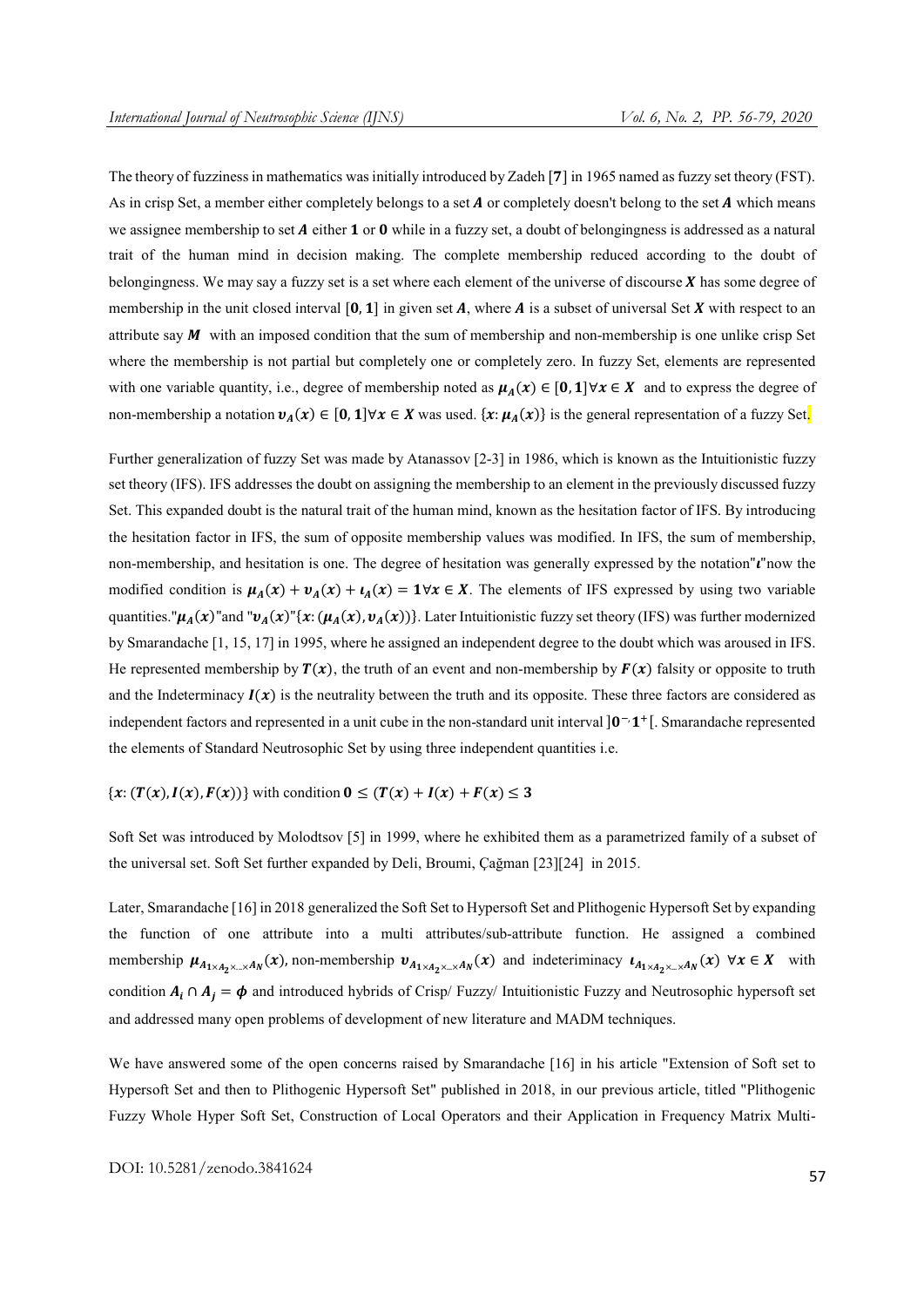Attribute Decision Making Technique"[14]. With the help of this Matrix, some local operators for the Plithogenic Fuzzy Hypersoft Set (PFHSS) originated, and their numerical examples constructed. Once these local operators applied to (PFHSS) they gave birth to a new type of Soft Set termed as Plithogenic Fuzzy Whole Hypersoft set (PFWHSS).

Now in this article on its first stage, we represent Plithogenic/Fuzzy/Intuitionistic/Neutrosophic Hyper Soft Set in different and advanced forms of Matrix termed as Plithogenic Crisp/Fuzzy/Intuitionistic/Neutrosophic Hypersoft Matrix (PC/F/I/NHS-Matrix). This special type of Matrix is generated by parallel sheets of matrices representing parallel universes or parallel realities. Then by hybridization of this novel Hyper-soft Matrix and Plithogenic Fuzzy Whole Hyper Soft Set, we generate a more generalized and expanded version of Soft Set and name these new Soft Set, "Plithogenic Fuzzy/Intuitionistic/Neutrosophic Subjective Hyper- Soft Set." To represent these sets, we further generate a more expanded form of Hyper-Soft-Matrix naming as Plithogenic Crisp/Fuzzy/Intuitionistic/Neutrosophic Subjective Hyper-Super-Soft Matrix (PC/F/I/NHSSM) which is a more advance form of Matrix. These matrices are a hybridization of Super-matrices Introduced by Smarandache [8][9] and Hyper matrices [11].

\* Now the question arises why we are using hyper-soft and hyper-super-soft matrices for the expression of Plithogenic Hyper-Soft Set and Plithogenic Subjective Hyper-Soft Set? The answer is very simply and truly convincing that is, the Plithogenic universe is so vast and expanded interiorly (like having Fuzzy, Intuitionistic Fuzzy, Picture Fuzzy, Neutrosophic, Pythogorian, Universes with memberships non-memberships and indeterminacies) and exteriorly (dealing with many attributes, sub-attributes and might be sub-sub-attributes regarding many subjects. The expression for such a vastly expanded universe is not possible by using ordinary algebra or matrices. For the repercussion of an expanded universe with vast indeterminate data, we need some new theories like super or hyper-super algebra or hyper-soft and hyper-super-soft matrices.

\* This article is an initial draft or effort for initiating and opening a new dimension of expression by using hyper or hyper-super matrices. It is an expanding field, so in this paper, we introduce names and general expressions of these matrices in many environments. A detailed constructed example is presented in Crisp and Fuzzy environments to keep the length of the article within the required limits of the journal. Later, the detailed constructed examples in other suitable environments would be displayed in the form of upcoming articles. For further motivation see [20-26].

In this paper, we discuss some applications of these matrices in the Crisp and fuzzy environment. These Plithogenic Hyper Soft Matrices and Plithogenic Subjective Hyper Super Soft Matrices are tensors of rank three and four, respectively, having three and four indices of variations. The first index represents rows. The second index represents columns. The third index represents parallel sheets of matrices. The fourth index represents several packets of parallel sheets.

In the second stage, we will utilize these special advanced matrices in the development of a ranking model named "Plithogenic Fuzzy/Intuitionistic/Neutrosophic Local, Global, Universal Subjective Ranking model. This subjective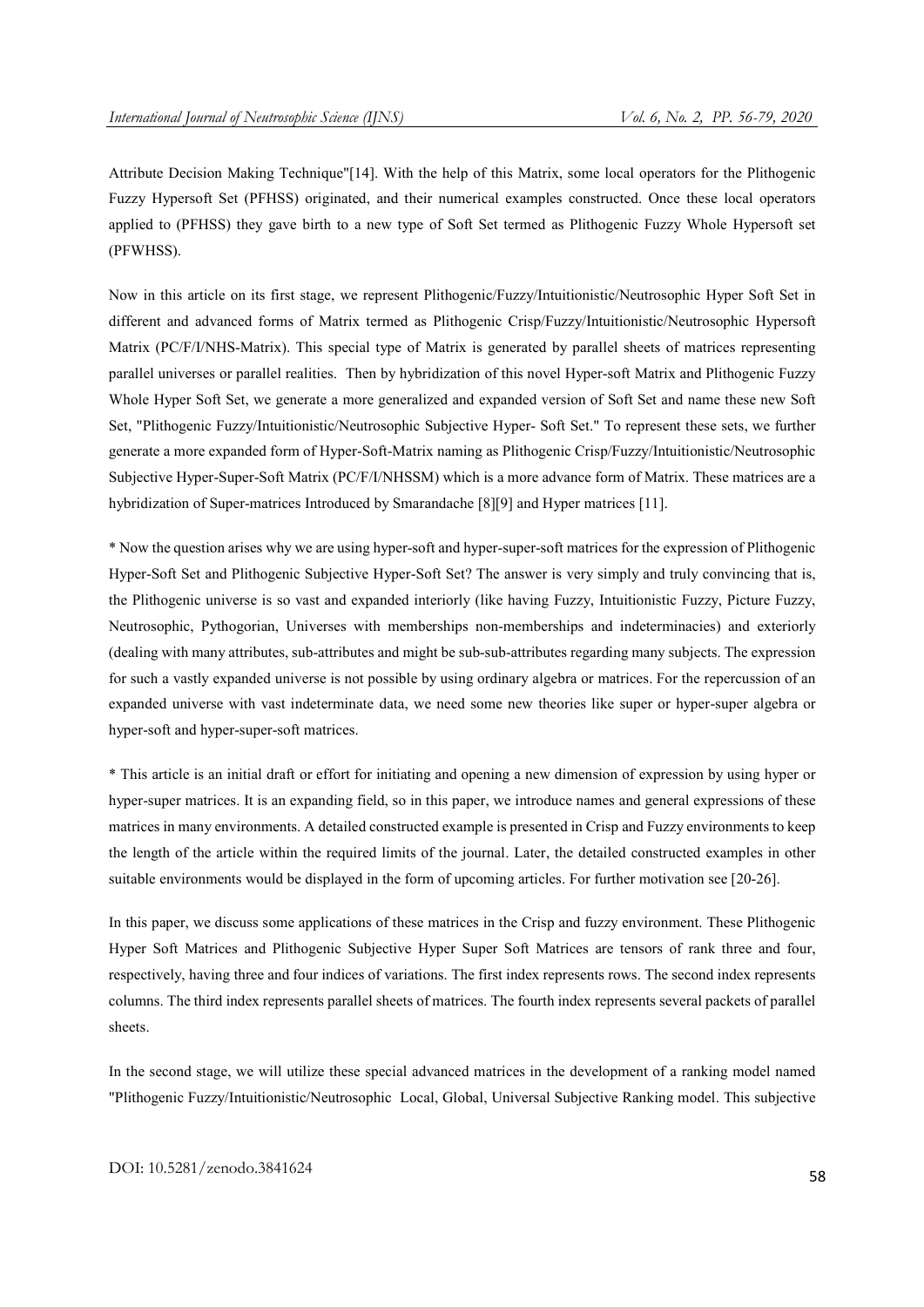ranking model will provide several types of subjective ranking. Initially, it gives Local Subjective Ranking, then expands it to Global Subjective Ranking than further extends it to Universal Subjective ranking.

This model offers decision making in different levels of fuzziness according to the state of mind of decision-makers. We may vary the level of fuzziness by choosing a suitable environment like Fuzzy, Intuitionistic Neutrosophic, or all environments combined in one environment, etc.

This model offers a transparent decision by analyzing the universe through several angles of visions. The choice of aggregation operator provides a different angle of vision, either optimist pessimist or neutral.

In this model, Local Subjective Ranking is associated with a particular angle of vision. Global Subjective Ranking combines several angles of vision to offer a transparent decision while the Universal, Subjective Ranking is through compacting the expanded universe to have an outer look of the universe.

At the final stage, we provide an application of this subjective ranking model with the help of a numerical example.

We aim to establish such data handling structures that can reduce the complexity and long calculations in decisionmaking techniques. Decisions will often be made understeer and clear uncertainties (i.e., with incomplete and uncertain knowledge). With the help of our "Subjective ranking model," problems of incomplete and uncertain knowledge of Artificial Intelligence can be solved to a greater extent.

We are giving such a Mathematical structure/pattern that would possibly deal with the expanded data and will shrink its size in such a manner that, in a glimpse, the outcome of it will be obvious to the observer.

# 2. Preliminaries

In this section, we present some basic definitions of soft sets, fuzzy soft sets, hypersoft Set, crisp hypersoft Set, fuzzy hypersoft Set, plithogenic hypersoft Set, plithogenic crisp hypersoft sets and plithogenic fuzzy hypersoft Set, hyper Matrix and super-matrix.

# Definition 2.1 [5] ( Soft Set)

"Let  $U$  be the initial universe of discourse, and  $E$  be a set of parameters or attributes with respect to  $U$  let  $P(U)$  denote the power set of U, and  $A \subseteq E$  is a set of attributes. Then pair  $(F, A)$ , where  $F: A \to P(U)$  is called Soft Set over U. For  $e \in A$ ,  $F(e)$  may be considered as Set of  $e$  elements or  $e$  approximate elements  $(F, A) = \{ (F(e) \in P(U) : e \in E \}$  $E, F(e) = \varphi$  if  $e \notin A$  "

# Definition 2.2 [6] (Soft Subset)

"For two soft sets  $(F, A)$  and  $(G, B)$  over a universe U, we say that  $(F, A)$  is a soft subset of  $(G, B)$  if (i)  $A \subseteq B$ . and (ii)  $\forall e \in A, F(e) \subseteq G(e)$ ."

# Definition 2.3 [7] (Fuzzy Set)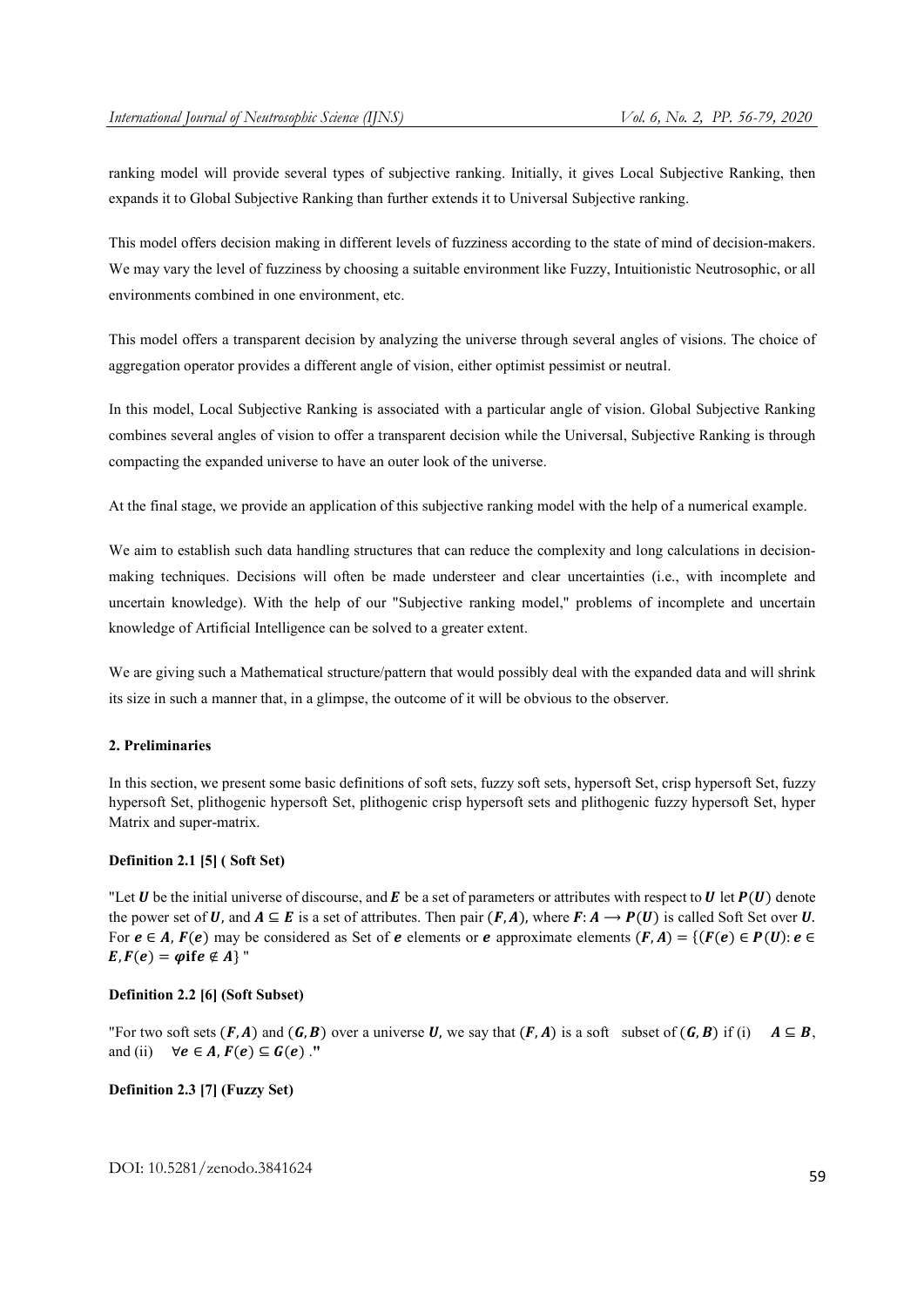"Let **U** be the universe. A fuzzy set **X** over **U** is a set defined by a membership function  $\mu_X$  representing a mapping  $\mu_X: U \to [0, 1]$ . The vale of  $\mu_X(x)$  for the fuzzy set X is called the membership value of the grade of membership of  $x \in U$ . The membership value represents the degree of belonging to fuzzy set X. "A fuzzy set X on U can be presented as follows.  $X = \{(\mu_X(x)/x): x \in U, \mu_X(x) \in [0, 1]\}$ "

# Definition 2.4 [4] (Fuzzy Soft Set)

"Let **U** be the initial universe of discourse,  $F(U)$  be all fuzzy sets over **U**. E be the Set of all parameters or attributes with respect to **U** and  $A \subseteq E$  is a set of attributes. A fuzzy soft set  $\Gamma_A$  on the universe **U** is defined by the Set of ordered pairs as follows,  $\Gamma_A = \{x, \gamma_A(x): x \in E, \gamma_A(x) \in F(U)\}$ , where  $\gamma_A : E \to F(U)$  such that  $\gamma_A(x) = \phi$  if  $x \notin A$ ,  $\gamma_A(x) = {\mu_{\gamma_A(x)}(u)}/{u: u \in U, \mu_{\gamma_A(x)}(u) \in [0,1]}$ "

# Definition 2.5 [16] (Hypersoft set)

"Let **U** be the initial universe of discourse  $P(U)$  the power set of **U**. Let  $a_1, a_2, ..., a_n$  for  $n \ge 1$  be *n* distinct attributes, whose corresponding attributes values are respectively the sets  $A_1, A_2, \ldots, A_n$  with  $A_i \cap A_j = \varphi$  for  $i \neq j$ and  $i, j \in \{1, 2, ..., n\}$ . Then the pair  $(F, A_1 \times A \times ... \times A_n)$  where,  $F: A_1 \times A \times ... \times A_n \to P(U)$ , is called a Hypersoft set over  $U$ "

# Definition 2.6 [16] (Crisp Universe of Discourse)

"A Universe of Discourse  $U_c$  is called Crisp if  $\forall x \in U_c$   $x \in 100\%$  to  $U_c$  or membership of  $x T(x)$  with respect to A in M is 1 denoted as  $x(1)$ "

#### Definition 2.7 [16] (Fuzzy Universe of Discourse)

"A Universe of Discourse  $U_F$  is called Fuzzy if  $\forall x \in U_C$  x partially belongs to  $U_F$  or membership of  $x T(x) \subseteq$ [0, 1] where  $T(x)$  may be a subset, an interval, a hesitant set, a single value set, denoted as  $x(T<sub>x</sub>)$ "

# Definition 2.8 [16] (Crisp Hypersoft set)

"Let  $U_c$  be the initial universe of discourse  $P(U_c)$  the power set of U. let  $a_1, a_2,..., a_n$  for  $n \ge 1$  be n distinct attributes, whose corresponding attributes values are respectively the sets  $A_1, A_2, \ldots, A_n$  with  $A_i \cap A_j = \varphi$  for  $i \neq j$ and  $i, j \in \{1, 2, ..., n\}$  Then the pair  $(F_c, A_1 \times A \times ... \times A_n)$  where,  $F_c: A_1 \times A \times ... \times A_n \rightarrow P(U_c)$ , is called Crisp Hypersoft set over  $U_c$ ."

# Definition 2.9 [16] (Fuzzy Hypersoft set)

"Let  $U_F$  be the initial universe of discourse  $P(U_F)$  the power set of  $U_F$ . Let  $a_1, a_2, \ldots, a_n$  for  $n \ge 1$  be n distinct attributes, whose corresponding attributes values are respectively the sets  $A_1, A_2, \ldots, A_n$  with  $A_i \cap A_j = \varphi$  for  $i \neq j$ and  $i, j \in \{1, 2, ..., n\}$ . Then the pair  $(F_F, A_1, A_2, ..., A_n)$  where,  $F_F: A_1 \times A \times ... \times A_n \to P(U_F)$ , is called Fuzzy Hypersoft set over  $U_c$ , Now instead of assigning combined membership  $\mu_{A_1\times A_2\times \ldots \times A_N}(x)$   $\forall x \in X$  for Hyper Soft sets if each attribute  $A_j$  is assigned an individual membership  $\mu_{A_j}(x)$ , non-membership  $v_{A_j}(x)$  and Indeteriminacy  $i_{A_j}(x)$ ∀ $x \in X$   $j = 1, 2, ..., n$  in Crisp, Fuzzy, Intuitionistic and Neutrosophic Hypersoft set then these generalized Crisp, Fuzzy, Intuitionistic and Neutrosophic Hypersoft sets are called Plithogenic Crisp, Fuzzy, Intuitionistic Fuzzy and Neutrosophic Hypersoft sets"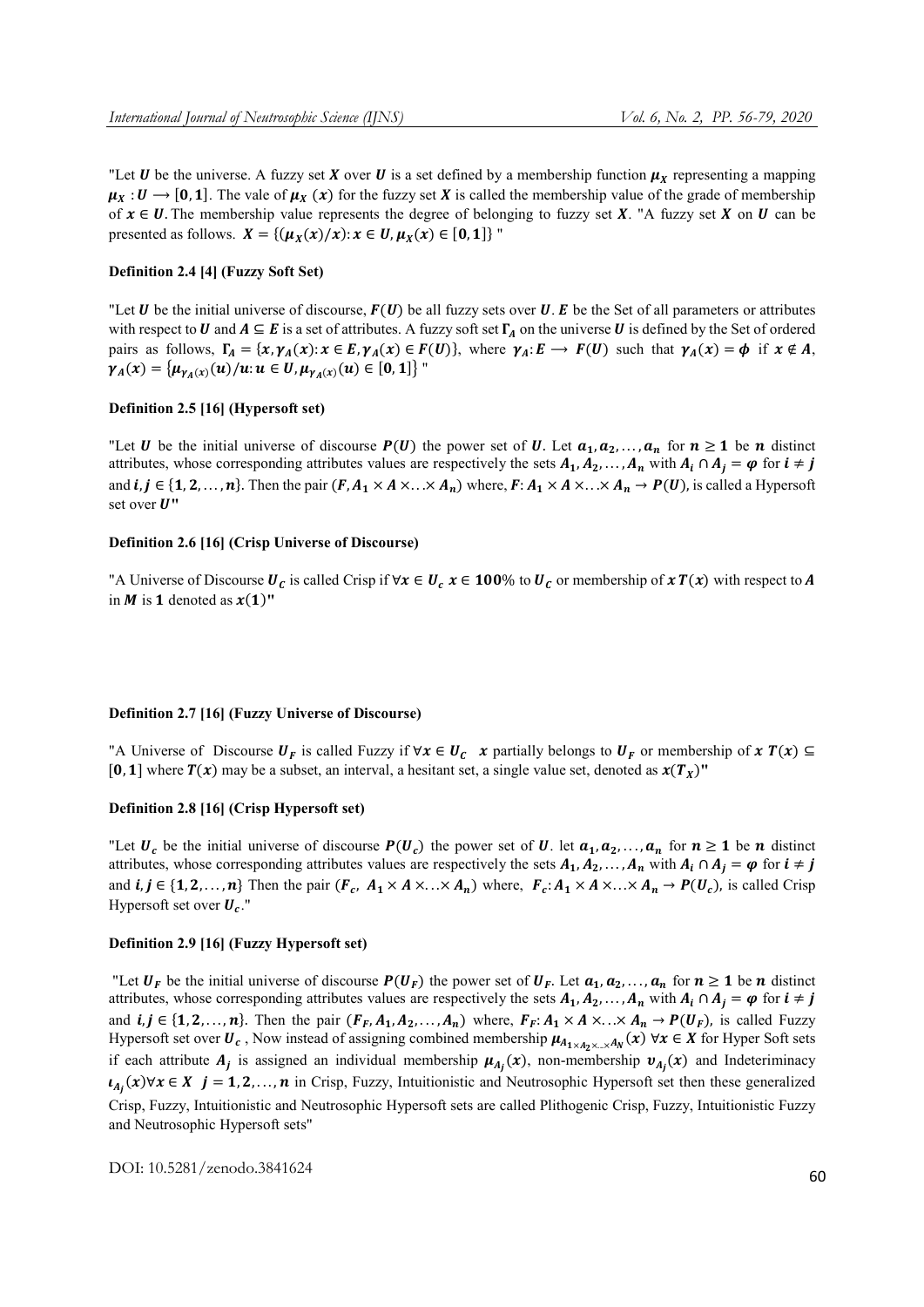# Definition 2.10 [8][9] (Super-matrix)

"A Square or rectangular arrangements of numbers in rows and columns are matrices we shall call them as simple matrices while, super-matrix is one whose elements are themselves matrices with elements that can be either scalars

or other matrices. 
$$
\mathbf{a} = \begin{bmatrix} a_{11} & a_{12} \\ a_{21} & a_{22} \end{bmatrix}
$$
, where  $\mathbf{a}_{11} = \begin{bmatrix} 2 & -4 \\ 0 & 1 \end{bmatrix}$ ,  $\mathbf{a}_{12} = \begin{bmatrix} 0 & 40 \\ 21 & -12 \end{bmatrix}$ ,  $\mathbf{a}_{21} = \begin{bmatrix} 3 & -1 \\ 5 & 7 \\ -2 & 9 \end{bmatrix}$ ,  $\mathbf{a}_{22} = \begin{bmatrix} 4 & 12 \\ -17 & 6 \\ 3 & 7 \end{bmatrix}$   $\mathbf{a}$  is a super-matrix".

Note: The elements of super-matrices are called sub-matrices i.e.  $a_{11}, a_{12}, a_{21}, a_{22}$  are sub-matrices of the supermatrix  $\boldsymbol{a}$ .

in this example, the order of super-matrix  $a$  is  $2 \times 2$  and order of sub-matrices  $a_{11}$  is  $2 \times 2$ ,  $a_{12}$  is  $2 \times 2$   $a_{21}$  is  $3 \times 2$ and order of sub-matrix  $a_{22}$  is  $3 \times 2$ , we can see that the order of super-matrix doesn't tell us about the order of its sub-matrices.

# Definition 2.11 [11] (Hyper-matrix)

"For  $n_1, ..., n_d \in N$ , a function  $f: (n_1) \times ... \times (n_d) \rightarrow F$  is a hyper-matrix, also called an order-d hyper-matrix or dhyper-matrix. We often just write  $a_{k_1...k_d}$  to denote the value  $f(k_1...k_d)$  of  $f$  at  $(k_1...k_d)$  and think of  $f$  (renamed as **A**) as specified by a d-dimensional table of values, writing  $A = [a_{k_1...k_d}]_{k_1...k_d}^{k_1...k_d}$  $n_1,...,n_d$ , A 3-hypermatrix may be conveniently

written down on a (2-dimensional) piece of paper as a list of usual matrices, called slices". For example

$$
A = [a_{ijk}] = \begin{bmatrix} a_{111} & a_{121} & a_{131} & a_{112} & a_{122} & a_{132} \\ a_{211} & a_{221} & a_{231} & a_{212} & a_{222} & a_{232} \\ a_{311} & a_{321} & a_{331} & a_{312} & a_{322} & a_{332} \end{bmatrix}
$$

# 3. Plithogenic Hyper-Soft Matrices and Plithogenic Subjective Hyper-Super-Soft Matrices

In this section, we develop some literature about the Plithogenic Hypersoft Set in the following order.

- 1. Introduction to some basic new concepts and definitions relevant to the hypersoft Set.
- 2. Generalization of plithogenic whole hypersoft Set to plithogenic subjective hypersoft Set in Crisp, Fuzzy, Intuitionistic, and Neutrosophic environments.
- 3. Generation of new types of Plithogenic Hypersoft matrix and plithogenic Subjective Hyper-Super-Soft matrix in Crisp, Fuzzy, Intuitionistic, and Neutrosophic environments to represent these new type of sets.
- 4. Development of expanded and compacted versions of plithogenic Subjective Hyper-Super-Soft Matrix in plithogenic environment.
- 5. Utilization of new types of matrices for the development of a Subjective ranking model. The specialty of this model is that it offers the classification of non-physical phenomena and Plithogenic

#### Definition 3.1 (Plithogenic Crisp/ Fuzzy,/Intuitionistic/ Neutrosophic/ Whole Hypersoft set)

If Plithogenic Crisp/Fuzzy/Intuitionistic Fuzzy/Neutrosophic Hyper Soft set expressed by both individual memberships  $\mu_{A_j^k}(x_i)$  non-membership  $v_{A_j^k}(x_i)$  and Indeterminacy  $\mu_{A_j^k}(x_i)$   $\forall x_i \in X$   $j = 1, 2, ..., N$ ,  $i = 1, 2, ..., M$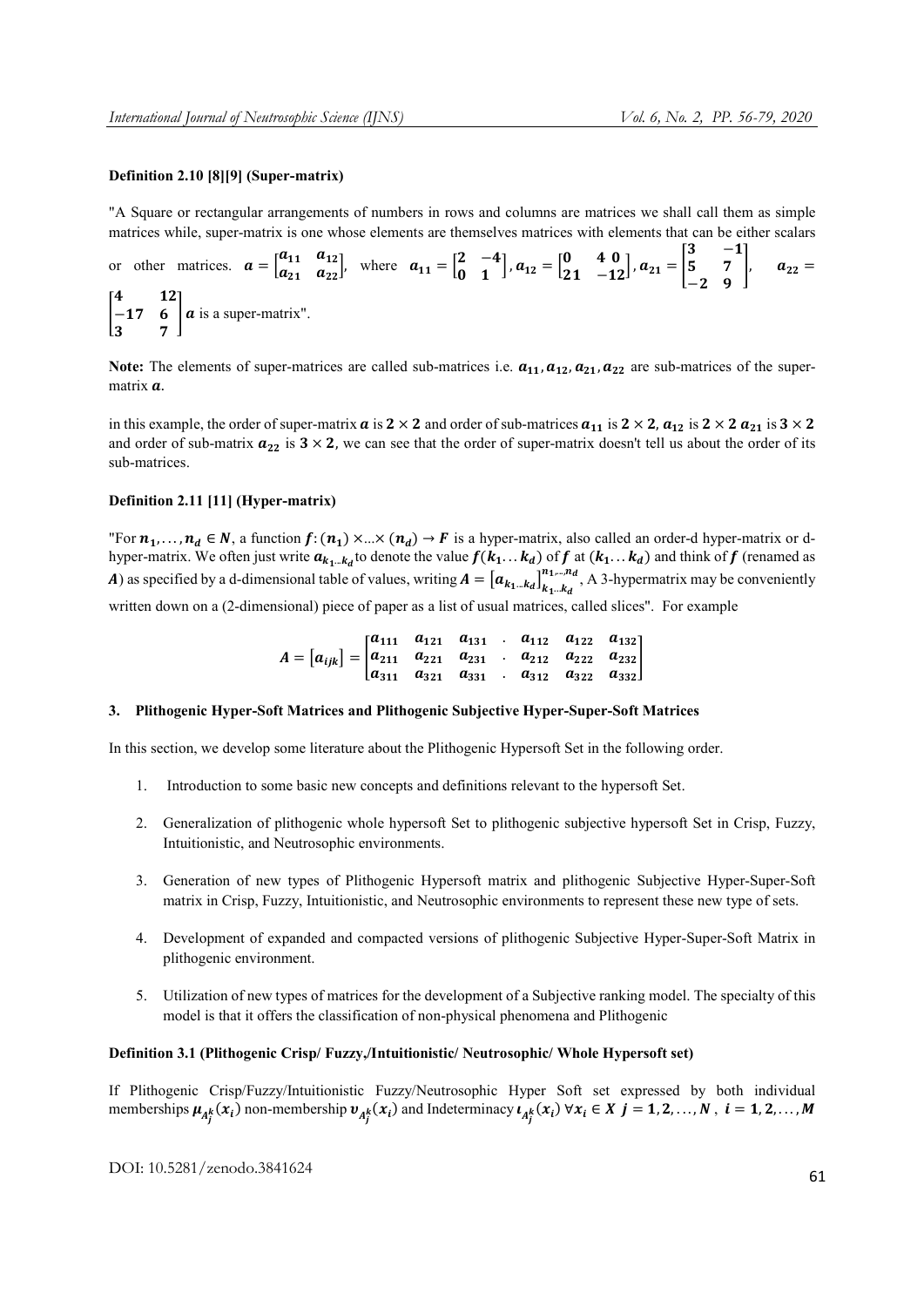and  $k = 1, 2, ..., L$  for each given attribute and Combined memberships  $\Omega_{A_{\alpha}}(x_i)$ , non-membership  $\Phi_{A_{\alpha}}(x_i)$  and indeteriminacy  $\Psi_{A_{\alpha}}(x_i)$   $\forall x_i \in X$  for the given  $\alpha$  Combination of attributes/sub-attributes and subjects ( $\alpha$  universe), then These Plithogenic Crisp/Fuzzy/Intuitionistic Fuzzy/Neutrosophic Hyper Soft set are called Plithogenic Crisp/Fuzzy/ Intuitionistic Fuzzy/Neutrosophic Whole Hypersoft set.

#### Definition 3.2 (Plithogenic Crisp/Fuzzy,/Intuitionistic/Neutrosophic Subjective Hypersoft Set)

If Plithogenic Crisp/Fuzzy/Intuitionistic/ Neutrosophic Hypersoft Set is reflected through subjects in such a way that it exhibits both an interior and exterior view of the universe, then, These Plithogenic Crisp/Fuzzy/Intuitionistic/Neutrosophic Hyper-Soft-Set titled, Plithogenic Crisp/Fuzzy/ Intuitionistic/ Neutrosophic Subjective Hypersoft set. The interior view of the universe is reflected through individual memberships  $\mu_{A_j^k}(x_i)$  nonmemberships  $v_{A_j^k}(x_i)$  and Indeterminacies  $t_{A_j^k}(x_i)$   $\forall x_i \in X$   $j = 1, 2, ..., N$ ,  $i = 1, 2, ..., M$  and  $k = 1, 2, ..., L$  of subjects and the exterior view is reflected through summative memberships  $\Omega_{A_j}^k(X)$ , non-memberships  $\Phi_{A_j}^k(X)$  and indeteriminacy  $\Psi_{A_j}^k(X)$   $\forall x_i \in X$  united specifically for all attribute/sub-attributes and exhibited w.r.t subjects.

Note: In Plithogenic Crisp/Fuzzy/ Intuitionistic Fuzzy/ Neutrosophic Subjective Hypersoft set the united membership  $\Omega_{A_{\alpha}}(x_i)$ , non-membership  $\Phi_{A_{\alpha}}(x_i)$  and indeteriminacy  $\Psi_{A_{\alpha}}(x_i)$   $\forall x \in X$  are dependent on individual membership  $\mu_{A_j^k}(x_i)$ , non-membership  $v_{A_j^k}(x_i)$  and Indeterminacy  $\iota_{A_j^k}(x_i)$ .

To achieve a universe, reflected through its subjects (matter for), some terminologies are introduced and described here.

**Definition 3.3 (Local Subjective Operators):** The aggregation operators, used to cumulate the memberships  $\mu_{A_j^k}(x_i)$ non-memberships  $v_{A_f^k}(x_i)$  and Indeterminacies  $t_{A_f^k}(x_i)$  Of subjects to achieve a universe reflected through its subjects are termed as local subjective operators.

Definition 3.4 (Local Subjective Ranking): Ranking of subjects under consideration by using a particular aggregation operator is called Local Subjective Ranking. This is the case of the classification of the micro-universe.

Definition 3.5 (Global Subjective Ranking): Ranking of subjects under consideration by using multiple aggregation operators and then obtaining a combined ordering in the form of final ranking is called Global Ranking. This is the case of combining several angles of visions.

Definition 3.6 (Universal Ranking): Ranking of Universes by cumulating effects of attributes and subjects with the help of some local operators is called "Universal Ranking." In Universal Ranking, We converge the whole universe to a single numeric value. Where the combined effect of all attributes and subjects of the universe would be represented by a single numeric value and then writing these converged numeric values in descending order for universal ranking purpose.

**Definition 3.7 (Hyper-Soft-Matrix):** Let  $\bf{U}$  be the initial universe of discourse  $\bf{P}(\bf{U})$  be the powerset of  $\bf{U}$ . Let  $A_1^k, A_2^k, \ldots, A_n^k$  for  $n \ge 1$  be n distinct attributes,  $k = 1, 2, \ldots L$  representing attributes values, a function  $F: A_1 \times A \times$  $\ldots \times A_n \to P(U)$  is a hypersoft matrix, also called an order- $M \times N \times L$  hypersoft matrix or d-hypersoft Matrix ( $d =$ 3), i.e., a matrix representing a hypersoft set is a hyper-soft matrix (HS-Matrix). As we know, all simple  $M \times N$ Matrices on real vector space are tensors of rank 2, so the new Hyper-Soft Matrix having three indices of variations are tensors of rank 3. The Hyper-Soft Matrix is obtained by the generalization of ordinary matrices, known as tensors of rank two.  $\mathbf{B} = [\mathbf{b}_{ijk}]$  is an example of Hyper-Soft Matrix where index *i* give variation on rows *j* gives a variation on columns, and  $k$  gives variation on clusters of rows and columns.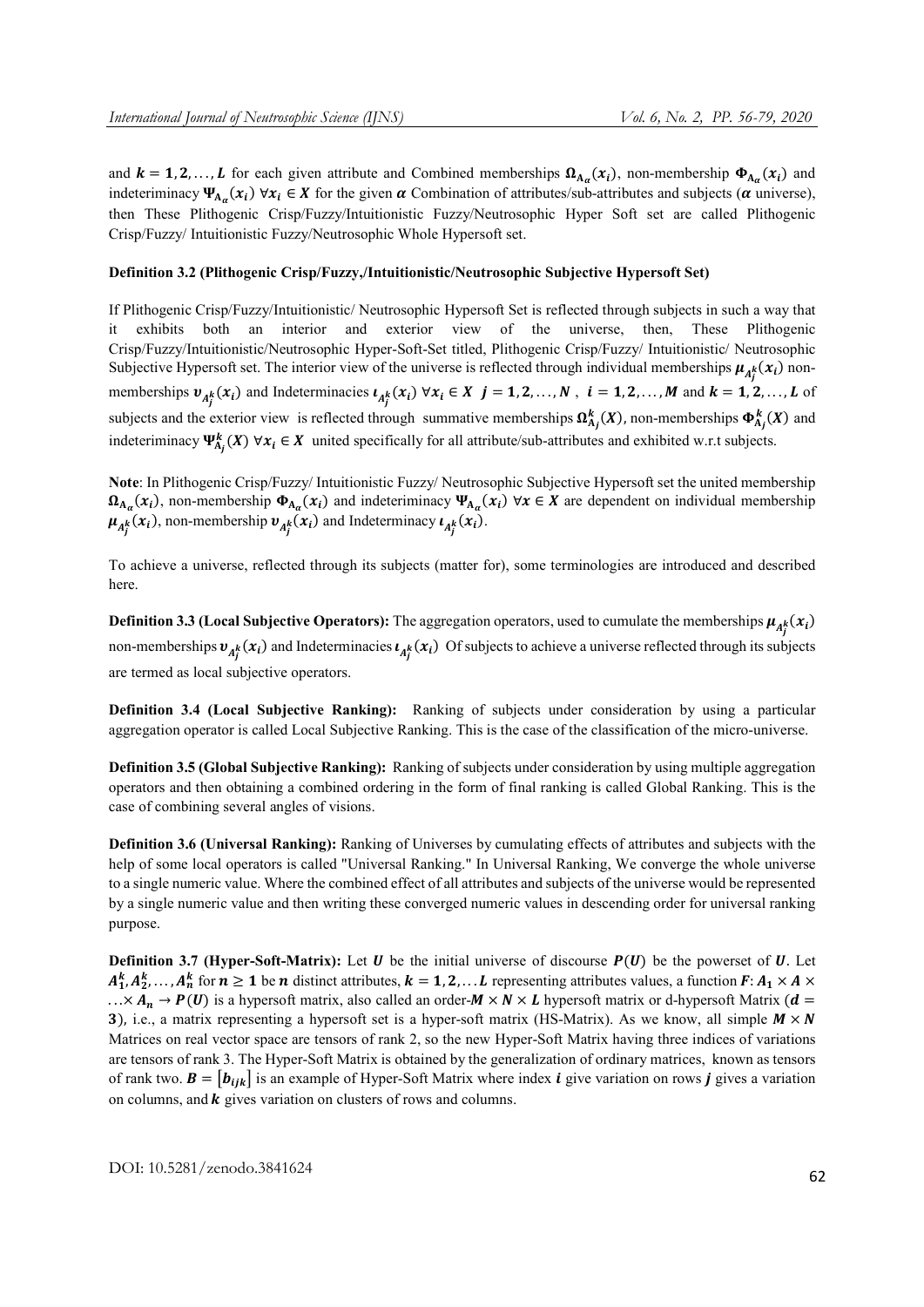The example and detailed illustration of the Hyper-Soft Matrix is presented in the form of the Plithogenic Crisp/Fuzzy Hypersoft Matrix.

The detailed descriptions and applications of the Plithogenic Intuitionistic and Neutrosophic Hyper-Soft Matrix would be exhibited in upcoming versions of research articles.

Definition 3.8 (Plithogenic Crisp/Fuzzy/Intuitionistic/Neutrosophic Hypersoft Matrix): Plithogenic Crisp/Fuzzy/Intuitionistic/Neutrosophic Hypersoft Set, when represented in the matrix form are called Plithogenic Crisp/Fuzzy/Intuitionistic/Neutrosophic Hyper Soft Matrices, i.e., if **B** is a hypersoft matrix then  $B = [b_{ijk}]$ , as  $b_{ijk}$ are elements of Matrix and would be expressed in Crisp, Fuzzy, Intuitionistic, Neutrosophic environments with memberships  $\mu_{A_j^k}(x_i)$  non-memberships  $v_{A_j^k}(x_i)$  and Indeterminacy  $u_{A_j^k}(x_i)$   $\forall x_i \in X$   $j = 1, 2, ..., N$ ,  $i =$ 1, 2, ..., M and  $k = 1, 2, ..., L$ .

A general form of Plithogenic Hyper-Soft Matrix in fuzzy environment is expressed as

$$
B=\left[\mu_{A_j^k}(x_i)\right]
$$

A general form of Plithogenic Hyper-Soft Matrix in Intuitionistic environment is expressed as

$$
\boldsymbol{B} = \left[ (\boldsymbol{\mu}_{A_j^k}(x_i), \boldsymbol{v}_{A_j^k}(x_i) \right]
$$

A general form of Plithogenic Hyper-Soft Matrix in Neutrosophic environment is expressed as

$$
B = \left[ (\mu_{A_j^k}(x_i), \iota_{A_j^k}(x_i), \nu_{A_j^k}(x_i) \right]
$$

These matrices described as,

Let  $U(X)$  be the universe of discourse in fuzzy or crisp environment and

$$
G: A_1^k \times A_2^k \times \ldots \times A_N^k \to P(U)
$$

The Plithogenic Crisp/Fuzzy Hypersoft Set having individual memberships  $\mu_{A_j^k}(x_i) \,\forall x_i \in X \, j = 1, 2, ..., N$  vary with respect to each attribute  $A_j$  and sub-attribute  $A_j^k$  ( $k = 1, 2, 3, \ldots, L$ ) where k represent Numeric values of attributes called sub-attributes and  $\mathbf{i} = 1, 2, \dots, M$  are the number of subjects under consideration.

In fact in Plithogenic Crisp/Fuzzy Hyper Soft Matrix we have three types of variations introduced on memberships  $\mu_{A_j^k}(x_i)$ . First variation of *i* is with respect to subjects representing **M** rows of **M** × **N** Matrix. The second variation

on *j* is with respect to attributes representing N columns of  $M \times N$  Matrix. A third Variation on k is for sub-attributes and represented in the form of  $L$  layers or  $L$  level sheets of  $M \times N$  Matrix. These level cuts of Hyper Matrix are categorized in three types:

1 Vertical front to back and interior level cuts are  $M \times N$  Matrix with L level sheets

- 2 Vertical left to right and interior level cuts are  $L \times M$  Matrix with N level sheets
- 3 Horizontal upper lower and interior level cuts are  $L \times N$  Matrix with M level sheets

#### Definition 3.9 (Plithogenic Crisp/Fuzzy/Intuitionistic/Neutrosophic Cubical Hypersoft Matrix):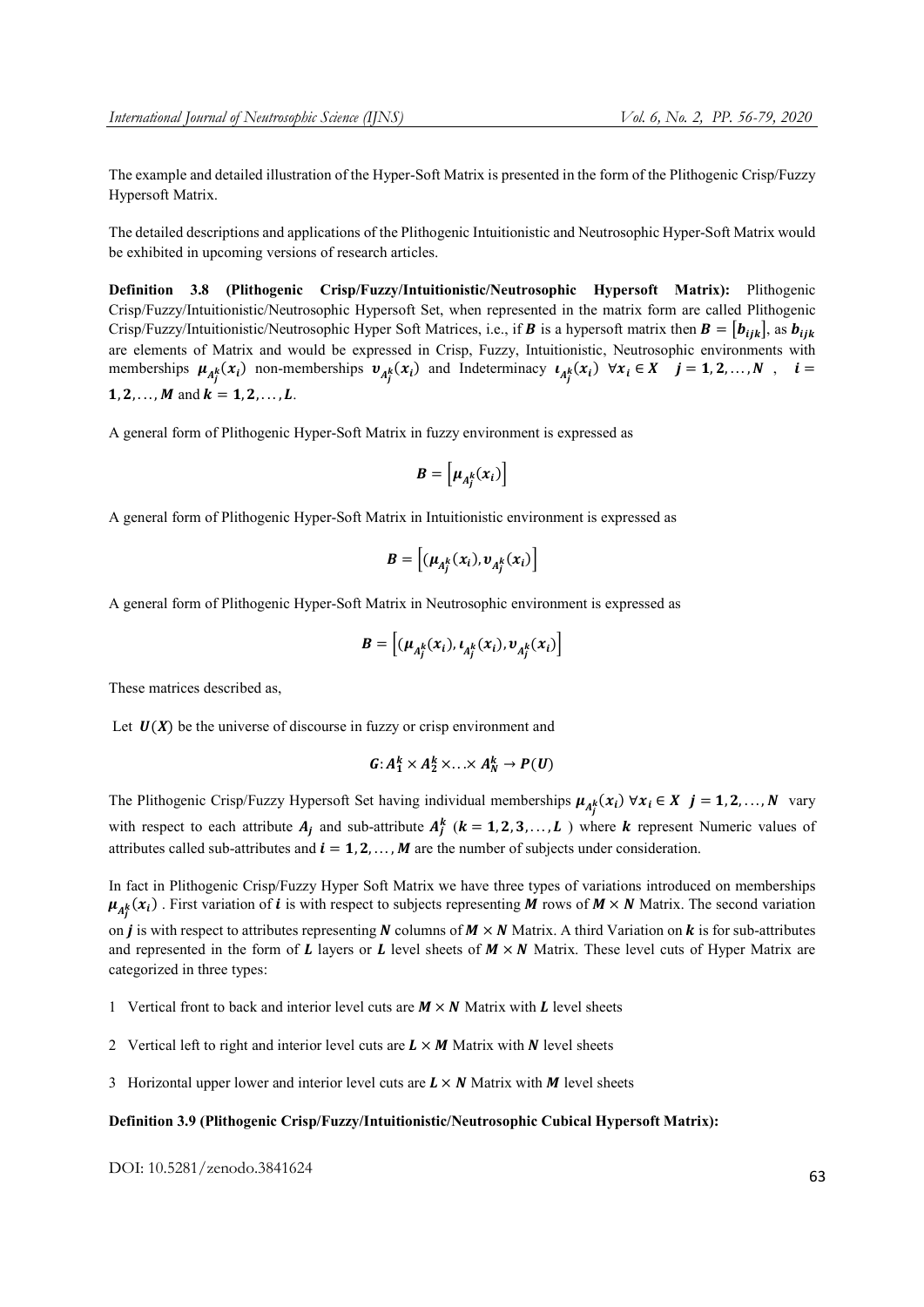If In Plithogenic Hyper-Soft Matrix =  $M = N$ . That is, the number of horizontal rows, vertical columns and parallel level cuts are equal, then it is termed a Cubicle Hypersoft Matrix.

# Definition 3.10 (Plithogenic Crisp/Fuzzy/Intuitionistic/Neutrosophic Square Rectangular Hypersoft Matrix):

If In plithogenic hypersoft matrix  $L \neq M = N$  we shall have an equal number of horizontal rows vertical columns in all sheets, and the number of sheets is different from the number of rows and columns then this hypersoft Matrix is called Square Rectangular Hypersoft Matrices. For example is for the first numeric value of sub-attribute  $k = 1$  we get the first sheet in the form of Matrix  $\left[b_{ij1}\right]$  and for second level of sub-attributes, we get the second sheet of Matrix  $[b_{ii2}]$ . This procedure will continue until the Lth sheet obtained by taking  $k = L$ . These all sheets will form a hyper matrix  $[\boldsymbol{b}_{ijk}]$ .

L –Hypermatrix for L numeric values of attributes forming L sheets of  $M \times N$  Matrix, and if we take  $L = 3$  we will get **3** –Hypersoft Matrix in the form of three  $M \times N$  parallel sheets.

If the environment of the plithogenic hypersoft Set is Crisp/Fuzzy/intuitionistic/neutrosophic, then the plithogenic hypersoft Matrix is called "Plithogenic Crisp/fuzzy/Intuitionistic/Neutrosophic hypersoft matrix."

Plithogenic Crisp/Fuzzy Hypersoft Set when represented in a matrix form having memberships  $\mu_{A_j^k}(x_i)$ , We name it as Plithogenic Crisp/Fuzzy Hyper-Soft Matrix is exibited as

# Plithogenic Crisp/Fuzzy Hyper-Soft Matrix and level cuts,

 $\bm{B} = \left[\mu_{A_j^k}(x_i)\right]$  by fixing **k** and giving variation to **i**, **j** the expanded form of **B** is obtained as an  $M \times N$  matrix, having L level cuts. These L Level cuts are termed as Type-1 Level Cuts.

(1)

$$
B = \begin{bmatrix} \mu_{A_1^1}(x_1) & \mu_{A_2^1}(x_1) & \cdots & \mu_{A_N^1}(x_1) \\ \mu_{A_1^1}(x_2) & \mu_{A_2^1}(x_2) & \cdots & \mu_{A_N^1}(x_2) \\ \vdots & \vdots & \ddots & \vdots \\ \mu_{A_1^1}(x_M) & \mu_{A_2^1}(x_M) & \cdots & \mu_{A_N^2}(x_M) \end{bmatrix}
$$
  

$$
B = \begin{bmatrix} \mu_{A_1^2}(x_1) & \mu_{A_2^2}(x_1) & \cdots & \mu_{A_N^2}(x_1) \\ \vdots & \vdots & \ddots & \vdots \\ \mu_{A_1^2}(x_M) & \mu_{A_2^2}(x_M) & \cdots & \mu_{A_N^2}(x_M) \end{bmatrix}
$$
  

$$
\mu_{A_1^1}(x_1) & \mu_{A_2^1}(x_1) & \cdots & \mu_{A_N^k}(x_1) \end{bmatrix}
$$
  

$$
\mu_{A_1^1}(x_2) & \mu_{A_2^1}(x_2) & \cdots & \mu_{A_N^k}(x_2) \end{bmatrix}
$$
  

$$
\mu_{A_1^1}(x_M) & \mu_{A_1^1}(x_M) & \cdots & \mu_{A_N^1}(x_N)
$$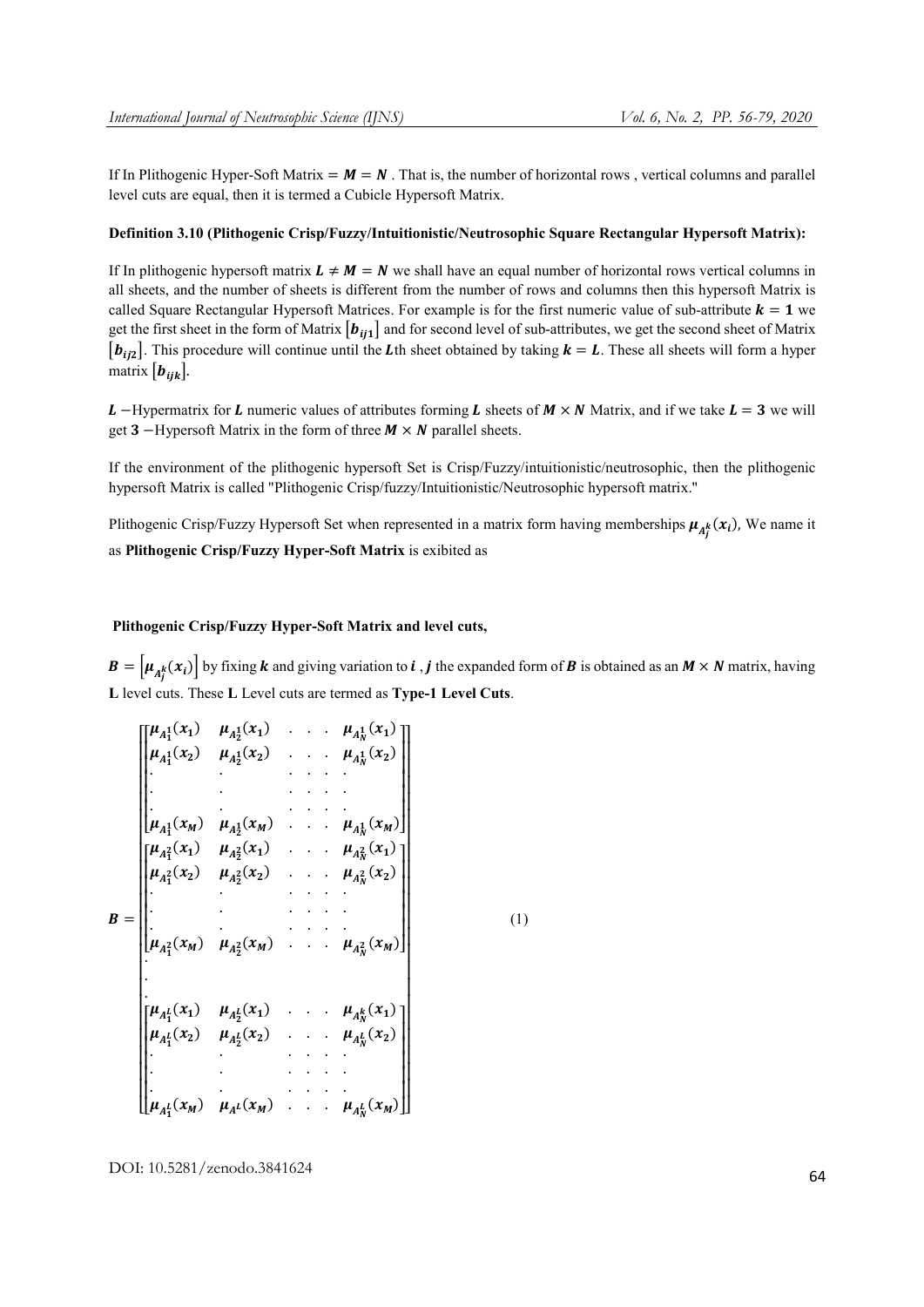Similarly, on the other side, each column of the front sheet with its back columns will form  $N$  Level cuts of  $M \times L$ matrix termed as Type-2 Level Cuts.

These left to right slices are level cuts of type 2, can and be expressed on a two-dimensional page by giving step by step variation to  $\boldsymbol{j}$  and expressed as,

$$
B = \begin{bmatrix} \mu_{A_1^1}(x_1) & \mu_{A_1^2}(x_1) & \cdots & \mu_{A_1^1}(x_1) \\ \mu_{A_1^1}(x_2) & \mu_{A_1^2}(x_2) & \cdots & \mu_{A_1^1}(x_2) \\ \vdots & \vdots & \ddots & \vdots \\ \mu_{A_1^1}(x_M) & \mu_{A_1^2}(x_M) & \cdots & \mu_{A_1^1}(x_M) \\ \mu_{A_1^1}(x_1) & \mu_{A_1^2}(x_1) & \cdots & \mu_{A_1^1}(x_1) \\ \mu_{A_1^1}(x_2) & \mu_{A_1^2}(x_2) & \cdots & \mu_{A_1^1}(x_2) \\ \vdots & \vdots & \ddots & \vdots \\ \mu_{A_1^1}(x_M) & \mu_{A_1^2}(x_M) & \cdots & \mu_{A_1^1}(x_M) \\ \mu_{A_1^1}(x_1) & \mu_{A_1^2}(x_1) & \cdots & \mu_{A_N^1}(x_1) \\ \mu_{A_1^1}(x_2) & \mu_{A_1^2}(x_2) & \cdots & \mu_{A_N^1}(x_2) \\ \vdots & \vdots & \ddots & \vdots \\ \mu_{A_1^1}(x_M) & \mu_{A_1^2}(x_M) & \cdots & \mu_{A_N^1}(x_M) \end{bmatrix}
$$

Similarly, Type-3 Level Cuts are upper lower and central interior sheets. These sheets form  $M$  cuts of  $N \times L$  matrix.

(2)

These top to bottom slices are level sheets of type 3 and can be expressed on a two-dimensional page by giving step by step variation to **i** in **B** =  $\left[ \mu_{A_j^k}(x_i) \right]$  and described as,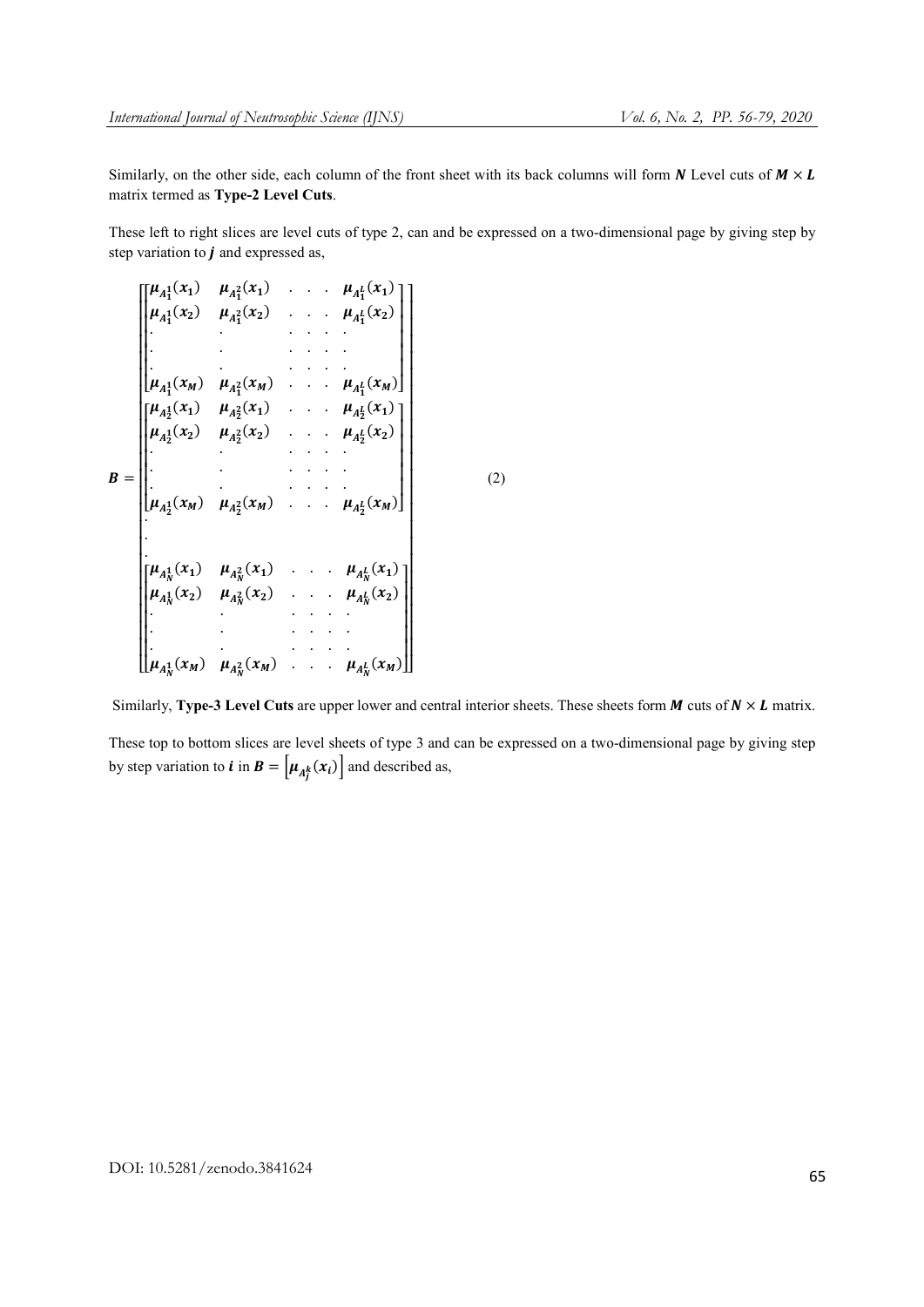|   |                          | $\begin{bmatrix} \mu_{A_1^1}(x_1) & \mu_{A_1^2}(x_1) & \dots & \mu_{A_1^l}(x_1) \end{bmatrix}$ |  |                             |     |
|---|--------------------------|------------------------------------------------------------------------------------------------|--|-----------------------------|-----|
|   |                          | $\mu_{A_2^1}(x_1)$ $\mu_{A_2^2}(x_1)$ $\ldots$ $\mu_{A_2^L}(x_1)$                              |  |                             |     |
|   |                          |                                                                                                |  |                             |     |
|   |                          |                                                                                                |  |                             |     |
|   |                          |                                                                                                |  |                             |     |
|   | $\mu_{A_{N}^{1}}(x_{1})$ | $\mu_{A_N^2}(x_1)$ . $\mu_{A_N^L}(x_1)$                                                        |  |                             |     |
|   |                          | $\begin{bmatrix} \mu_{A_1^1}(x_2) & \mu_{A_1^2}(x_2) & \dots & \mu_{A_1^l}(x_2) \end{bmatrix}$ |  |                             |     |
|   |                          | $\mu_{A_2^1}(x_2)$ $\mu_{A_2^2}(x_2)$ . $\mu_{A_2^1}(x_2)$                                     |  |                             |     |
|   |                          |                                                                                                |  |                             |     |
| B |                          |                                                                                                |  |                             | (3) |
|   |                          |                                                                                                |  |                             |     |
|   |                          | $\mu_{A_N^1}(x_2)$ $\mu_{A_N^2}(x_2)$                                                          |  | $\ldots$ $\mu_{A_N^L}(x_2)$ |     |
|   |                          |                                                                                                |  |                             |     |
|   |                          | $\begin{bmatrix} \mu_{A_1^1}(x_M) & \mu_{A_1^2}(x_M) & \dots & \mu_{A_1^L}(x_M) \end{bmatrix}$ |  |                             |     |
|   |                          | $\mu_{A_2^1}(x_M)$ $\mu_{A_2^2}(x_M)$ $\mu_{A_2^1}(x_M)$                                       |  |                             |     |
|   |                          |                                                                                                |  |                             |     |
|   |                          |                                                                                                |  |                             |     |
|   |                          |                                                                                                |  |                             |     |
|   |                          | $\left[\mu_{A_N^1}(x_M) \quad \mu_{A_N^2}(x_M) \quad \ldots \quad \mu_{A_N^L}(x_M)\right]$     |  |                             |     |

In  $\mu_{A_j^k}(x_i)$  i provides row-wise variations of subjects, j provides column-wise variations of attributes, and k provides variations of sub-attributes in sheets of matrices. These are hyper matrices  $[a_{ijk}]$  In the journal of order  $M \times N \times L$ .

Definition 3.11 (Hyper-Super Matrix): Such a Hyper matrix whose elements are presented in matrix form is titled as Hyper-Super Matrix. These matrices are expressed by using more than two variation indices. These Hyper Super matrices have multiple sheets of ordinary matrices, i.e.,  $= \begin{bmatrix} \begin{bmatrix} a_{ijk} \end{bmatrix} \begin{bmatrix} b_{ijk} \end{bmatrix}$  $[c_{ijk}][d_{ijk}]$ , B is an example of a hyper-super matrix. The elements of this Matrix (  $[a_{iik}]$ ,  $[b_{iik}]$ ,  $[c_{iik}]$  and  $[d_{iik}]$  ) are hyper-matrices.

\* Tthe literature regarding to Hyper super matrices like operators properties application would be explored in upcoming articles)

A Hyper-Super Matrix, used to express a Plithogenic Subjective Hypersoft Set, is an example of Hyper-Super Matrix. The elements of this Matrix are matrices. These hyper-super matrices have multiple packets of parallel sheets and have more than three variations  $(d > 3)$ .

The examples of HSS-Matrix are Plithogenic Crisp/Fuzzy/Intuitionistic/Neutrosophic Hyper-Super-Soft matrices

A detailed illustration of the Plithogenic Crisp/fuzzy Hyper-Super-Soft Matrix is presented here, and the rest of the introduced matrices would be presented in upcoming articles.

#### 3.12 (Plithogenic Crisp/Fuzzy/Intuitionistic/Neutrosophic Subjective-Hyper-Super-Soft Matrices):

If the matrix representation form of PC/FWHSS is in such a way that the last column matrix of each sheet of the hyper Matrix represents the Combined effect of memberships for sub-attributes with respect to each subject under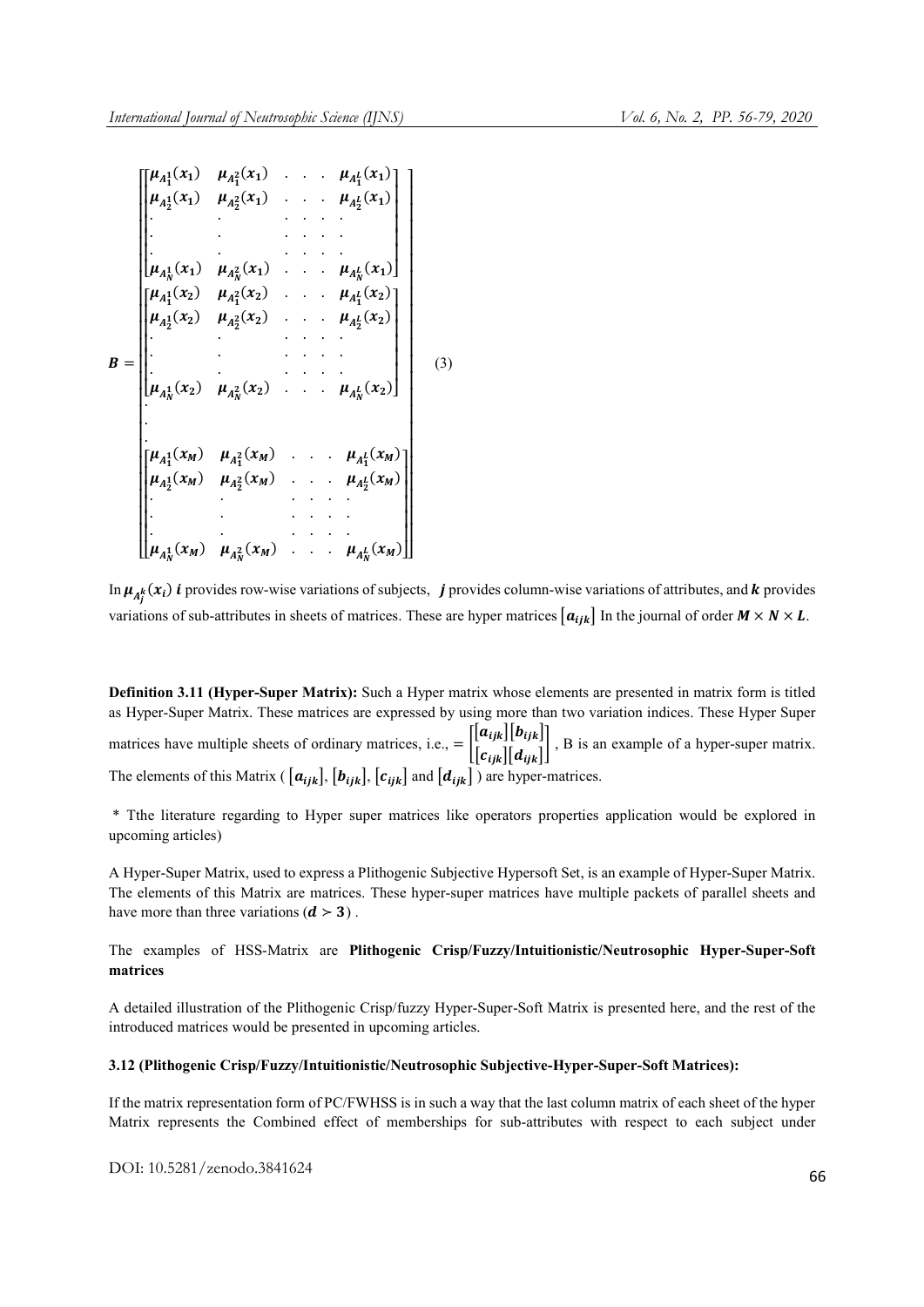consideration, then these matrices are called Plithogenic Crisp/Fuzzy/Intuitionistic/Neutrosophic Subjective Hyper-Super-Soft Matrices whose last column of cumulative memberships makes another matrix, we can see here the elements of hyper matrices are some matrices, so these matrices are basically hyper super matrices because these are such sheets of matrices whose elements are matrices. For example, if the combined memberships for Plithogenic Crisp/ Fuzzy Subjective Hyper Soft Set are denoted by  $\Omega_{A^k}^t(x_i)$  for  $x_i$  subject, combined attributes for kth level of sub-attributes denoted by  $A^k$  and operator used to cumulate memberships for given attributes denoted by  $t$ ,  $(t =$ 1, 2, 3, 4) one of the four local previously constructed operators (ref), then  $B_{S_t} = |[b_{ijk}][b_{ikt}]|$  is Plithogenic Crisp/ Fuzzy Subjective Hyper super Soft Matrix, which will provide categorization of subjects from last *col* memberships values. As  $b_{ijk}$  the elements of Matrix representing crisp/ fuzzy memberships and  $b_{ikt}$  representing cumulative crisp/fuzzy memberships for some subject with respect to all given attributes can be expressed as  $\Omega^t_{A^k}(x_i)$ .

More generalized form of  $B_{S_t}$  is.  $B_{S_t} = \left| \left[ \mu_{A_f^k}(x_i) \right] \left[ \Omega_{A^k}^t(x_i) \right] \right|$  and further expanded form with respect to *i* and *j* is,

$$
B_{S_t} = \begin{bmatrix} \mu_{A_1^k}(x_1) & \mu_{A_2^k}(x_1) & \cdots & \mu_{A_N^k}(x_1) \\ \mu_{A_1^k}(x_2) & \mu_{A_2^k}(x_2) & \cdots & \mu_{A_N^k}(x_2) \\ \vdots & \vdots & \ddots & \vdots \\ \mu_{A_1^k}(x_M) & \mu_{A_2^k}(x_M) & \cdots & \mu_{A_N^k}(x_M) \end{bmatrix} \begin{bmatrix} \Omega_{A^k}^t(x_1) \\ \Omega_{A^k}^t(x_2) \\ \vdots \\ \Omega_{A^k}^t(x_M) \end{bmatrix} \qquad (4)
$$

In Plithogenic Crisp/ Fuzzy Subjective Hyper super Soft Matrix,  $B_{S_f}$  we give four type of variations

**Example:** Different cross-sectional cuts of  $B_{S_t}$  a super hyper matrix will form packets of multiple parallel sheets, i.e., multiple combinations of sheets, which is a more expanded universe.

In  $B_{S_t} = \left| \left[ \mu_{A_j^k}(x_i) \right] \left[ \Omega_{A^k}^t(x_i) \right] \right|$ , Variations of *i* generates rows, variations of *j* generates columns, variations of *k* generates combinations of rows and columns as parallel layers of  $M \times N$  matrix and variation of  $t = 1, 2, \ldots, P$  will provide  $P$  set of multiple  $L$  parallel layers of matrices.

These sets of combinations of sheets may represent parallel universes, on a two-dimensional sheet of paper the expanded form of general hyper super-matrix

 $B_{S_t} = \left| \left[ \mu_{A_j^k}(x_i) \right] \left[ \Omega_{A^k}^t(x_i) \right] \right|$  can be represented as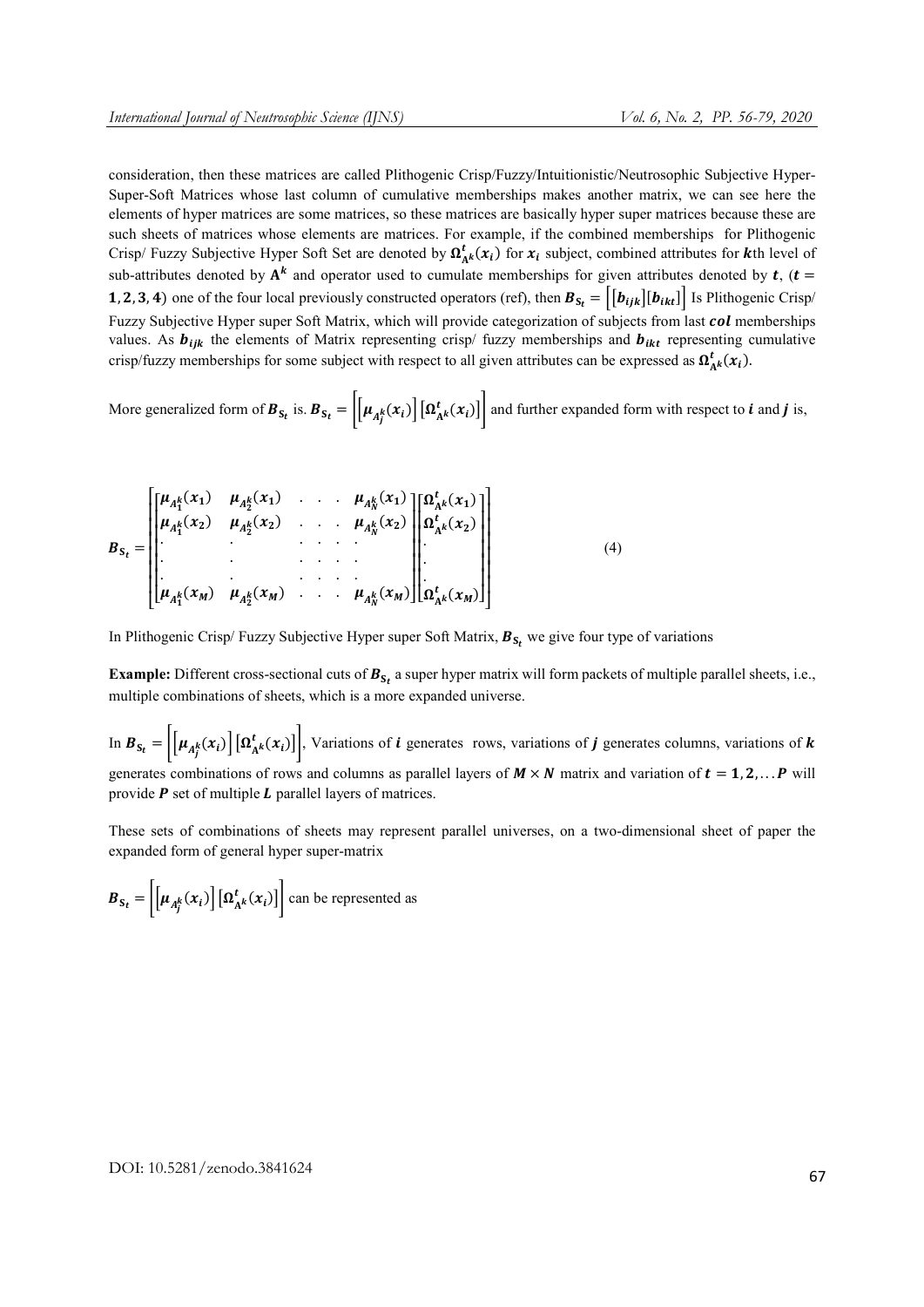$(5)$ 

|                             |  | $\begin{bmatrix} \mu_{A_1^1}(x_1) & \mu_{A_2^1}(x_1) & \cdots & \mu_{A_N^1}(x_1) \end{bmatrix} \begin{bmatrix} \Omega_{A_1^1}^1(x_1) \end{bmatrix}$                                                                                                    |
|-----------------------------|--|--------------------------------------------------------------------------------------------------------------------------------------------------------------------------------------------------------------------------------------------------------|
|                             |  | $\mu_{A_1^1}(x_2)$ $\mu_{A_2^1}(x_2)$ . $\mu_{A_N^1}(x_2)$ $\ \Omega_{A_1^1}^t(x_2)\ $                                                                                                                                                                 |
|                             |  |                                                                                                                                                                                                                                                        |
|                             |  |                                                                                                                                                                                                                                                        |
|                             |  | $\left[\mu_{A_1^1}(x_M) \quad \mu_{A_2^1}(x_M) \quad \ldots \quad \mu_{A_N^1}(x_M)\right] \left[\Omega_{A^1}^1(x_M)\right]$                                                                                                                            |
|                             |  | $\begin{bmatrix} \mu_{A_1^2}(x_1) & \mu_{A_2^2}(x_1) & \cdots & \mu_{A_N^2}(x_1) \end{bmatrix} \begin{bmatrix} \Omega_{A^2}^1(x_1) \end{bmatrix}$                                                                                                      |
|                             |  | $\mu_{A_1^2}(x_2)$ $\mu_{A_2^2}(x_2)$ . $\mu_{A_N^2}(x_2)$ $\left\  \Omega_{A^2}^1(x_2) \right\ $                                                                                                                                                      |
|                             |  |                                                                                                                                                                                                                                                        |
|                             |  |                                                                                                                                                                                                                                                        |
|                             |  | $\left[\mu_{A_1^2}(x_M) \quad \mu_{A_2^2}(x_M) \quad \ldots \quad \mu_{A_N^2}(x_M)\right] \left[\Omega_{A^2}(x_M)\right]$                                                                                                                              |
|                             |  |                                                                                                                                                                                                                                                        |
|                             |  |                                                                                                                                                                                                                                                        |
|                             |  | $\begin{bmatrix} \mu_{A_1^L}(x_1) & \mu_{A_2^L}(x_1) & \cdots & \mu_{A_N^k}(x_1) \end{bmatrix} \begin{bmatrix} \Omega_{A^L}^1(x_1) \end{bmatrix}$<br>$\mu_{A_1^L}(x_2)$ $\mu_{A_2^L}(x_2)$ $\ldots$ $\mu_{A_N^L}(x_2)$ $\ \Omega_{A^L}^1(x_2)\ $       |
|                             |  |                                                                                                                                                                                                                                                        |
|                             |  |                                                                                                                                                                                                                                                        |
|                             |  | $\left[\mu_{A_1^L}(x_M) \quad \mu_{A^L}(x_M) \quad \ldots \quad \mu_{A_N^L}(x_M)\right] \left[\Omega_{A^L}(x_M)\right]$                                                                                                                                |
|                             |  | $\begin{bmatrix} \mu_{A_1^1}(x_1) & \mu_{A_2^1}(x_1) & \cdots & \mu_{A_N^1}(x_1) \end{bmatrix} \begin{bmatrix} \Omega_{A^1}^2(x_1) \end{bmatrix}$                                                                                                      |
|                             |  | $\mu_{A_1^1}(x_2)$ $\mu_{A_2^1}(x_2)$ . $\mu_{A_N^1}(x_2)$ $\left\  \Omega_{A_1^1}^2(x_2) \right\ $                                                                                                                                                    |
|                             |  |                                                                                                                                                                                                                                                        |
|                             |  |                                                                                                                                                                                                                                                        |
|                             |  | $\left[\mu_{A_1^1}(x_M) \quad \mu_{A_2^1}(x_M) \quad \ldots \quad \mu_{A_N^1}(x_M)\right] \left[\Omega_{A^1}^2(x_M)\right]$                                                                                                                            |
|                             |  | $\begin{bmatrix} \mu_{A_1^2}(x_1) & \mu_{A_2^2}(x_1) & \cdots & \mu_{A_N^2}(x_1) \end{bmatrix} \begin{bmatrix} \Omega_{A^2}^2(x_1) \end{bmatrix}$                                                                                                      |
|                             |  | $\mu_{A_1^2}(x_2)$ $\mu_{A_2^2}(x_2)$ . $\mu_{A_N^2}(x_2)$ $\left\  \Omega_{A^2}^2(x_2) \right\ $                                                                                                                                                      |
|                             |  |                                                                                                                                                                                                                                                        |
|                             |  |                                                                                                                                                                                                                                                        |
|                             |  | $\left[\mu_{A_1^2}(x_M) \quad \mu_{A_2^2}(x_M) \quad \dots \quad \mu_{A_N^2}(x_M)\right] \left[\Omega_{A^2}^2(x_M)\right]$                                                                                                                             |
|                             |  |                                                                                                                                                                                                                                                        |
|                             |  |                                                                                                                                                                                                                                                        |
|                             |  | $\begin{bmatrix} \mu_{A_1^L}(x_1) & \mu_{A_2^L}(x_1) & \dots & \mu_{A_N^k}(x_1) \end{bmatrix} \begin{bmatrix} \Omega_{A^L}^2(x_1) \end{bmatrix}$                                                                                                       |
|                             |  | $\mu_{A_1^L}(x_2)$ $\mu_{A_2^L}(x_2)$ $\ldots$ $\mu_{A_N^L}(x_2)$ $\left\  \Omega_{A^L}^2(x_2) \right\ $                                                                                                                                               |
|                             |  |                                                                                                                                                                                                                                                        |
|                             |  |                                                                                                                                                                                                                                                        |
|                             |  | $\left[\mu_{A_1^L}(x_M) \quad \mu_{A^L}(x_M) \quad \dots \quad \mu_{A_N^L}(x_M)\right] \left[\Omega_{A^L}^2(x_M)\right]$                                                                                                                               |
|                             |  |                                                                                                                                                                                                                                                        |
|                             |  |                                                                                                                                                                                                                                                        |
|                             |  | $\begin{bmatrix} \mu_{A_1^1}(x_1) & \mu_{A_2^1}(x_1) & \cdots & \mu_{A_N^1}(x_1) \end{bmatrix} \begin{bmatrix} \Omega_{A_1}^P(x_1) \end{bmatrix}$                                                                                                      |
|                             |  | $\mu_{A_1^1}(x_2)$ $\mu_{A_2^1}(x_2)$ . $\mu_{A_N^1}(x_2)$ $\left\  \Omega_{A_1^1}^P(x_2) \right\ $                                                                                                                                                    |
|                             |  |                                                                                                                                                                                                                                                        |
|                             |  | $\begin{vmatrix} \mu_{A_1^1}(x_M) & \mu_{A_2^1}(x_M) & \cdots & \mu_{A_N^1}(x_M) \end{vmatrix} \begin{vmatrix} \mu_{A_1^1}(x_M) \end{vmatrix}$                                                                                                         |
|                             |  |                                                                                                                                                                                                                                                        |
|                             |  | $\begin{bmatrix} \mu_{A_1^2}(x_1) & \mu_{A_2^2}(x_1) & \cdots & \mu_{A_N^2}(x_1) \end{bmatrix} \begin{bmatrix} \Omega_{A^2}^P(x_1) \end{bmatrix}$<br>$\mu_{A_1^2}(x_2)$ $\mu_{A_2^2}(x_2)$ . $\mu_{A_N^2}(x_2)$ $\left\  \Omega_{A^2}^P(x_2) \right\ $ |
|                             |  |                                                                                                                                                                                                                                                        |
|                             |  |                                                                                                                                                                                                                                                        |
|                             |  | $\left \mu_{A_1^2}(x_M) \quad \mu_{A_2^2}(x_M) \quad \mu_{A_N^2}(x_M)\right \left \Omega_{A_1^2}(x_M)\right $                                                                                                                                          |
|                             |  |                                                                                                                                                                                                                                                        |
|                             |  |                                                                                                                                                                                                                                                        |
|                             |  | $\begin{bmatrix} \mu_{A_1^L}(x_1) & \mu_{A_2^L}(x_1) & \dots & \mu_{A_N^k}(x_1) \end{bmatrix} \begin{bmatrix} \Omega_{A^L}^P(x_1) \end{bmatrix}$                                                                                                       |
|                             |  | $\mu_{A_1^L}(x_2)$ $\mu_{A_2^L}(x_2)$ . $\mu_{A_N^L}(x_2)$ $\ \Omega_{A^L}^P(x_2)\ $                                                                                                                                                                   |
|                             |  |                                                                                                                                                                                                                                                        |
| DOI: 10.5281/zenodo.3841024 |  |                                                                                                                                                                                                                                                        |
|                             |  | $\mu_{A_1^L}(x_M)$ $\mu_{A^L}(x_M)$ . $\mu_{A_N^L}(x_M)$ $\left  \Omega_{A^L}(x_M) \right $                                                                                                                                                            |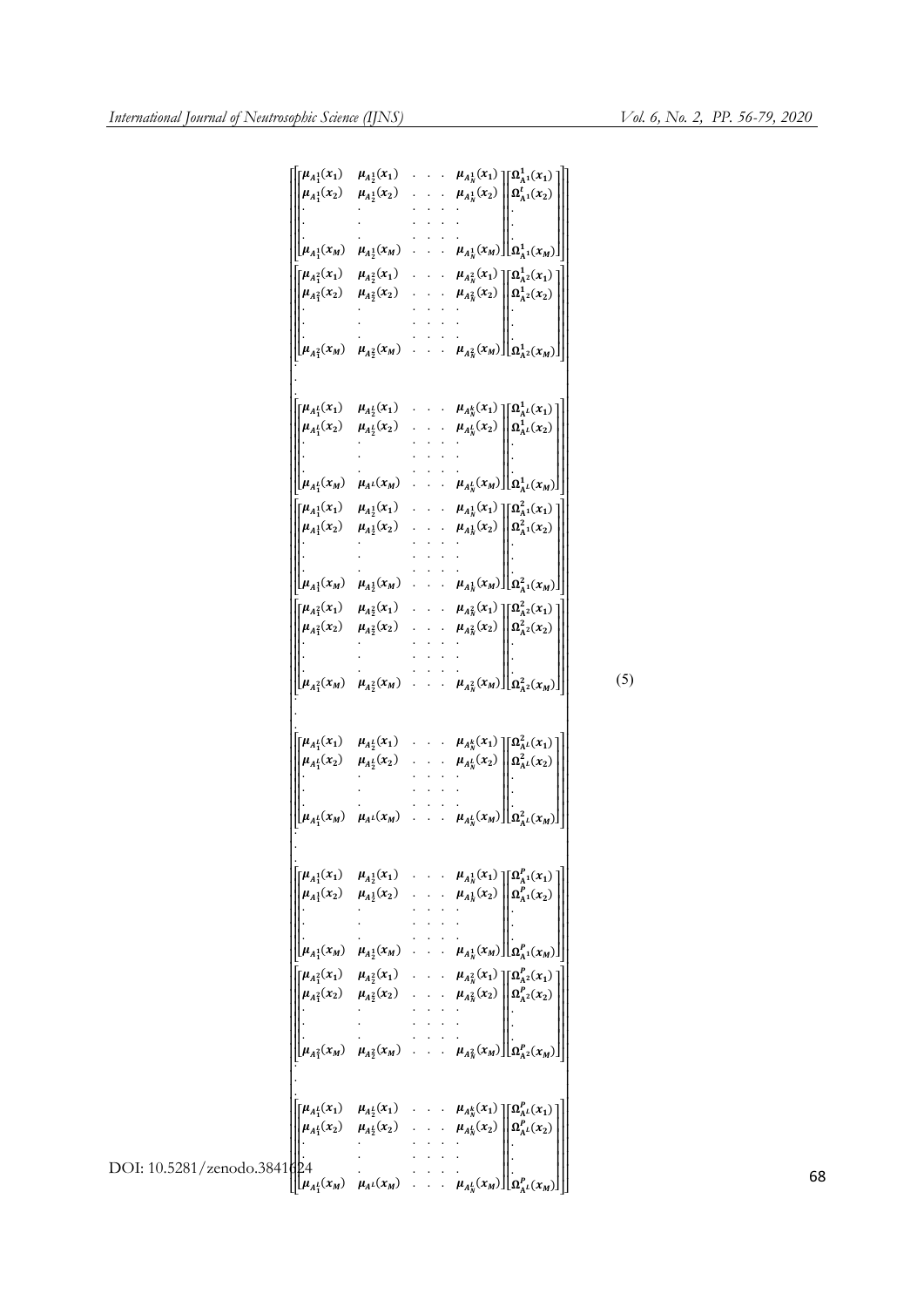It is observed that the multiple sets of parallel sheets (universes) are achieved by giving step by step variation to the fourth index  $t$ , which is used to represent several aggregation operators to homogenize attributes established as local operators.

It is interesting to note That if we see the hyper-super-soft-matrix on a two-dimensional screen, then columns of sheets of  $M \times N \times L$  Matrix will form a general  $M \times L$  matrices.

Greater the numeric value of  $\Omega^t_{A^k}(x_i)$  better is the  $x_i$  subject under consideration. This shows that the whole effect of the Matrix can be visualized by observing the last column.  $\left[\mu_{A_f^k}(x_i)\right] \left[\Omega_{A^k}^t(x_i)\right]$  is representing a Hyper Super Soft

Matrix and for subjective categorization with respect to different levels of sub-attributes is obtained by keeping in view a single sheet at a time, to achieve the purpose we shall use one of the sheets of this hyper super-matrix  $\left|\left[\mu_{A_f^k}(x_i)\right]\left[\Omega_{A^k}^t(x_i)\right]\right|$  by fixing **k** for a specific level of the attribute, and then we will vary " **t** " which is used to

represent a particular aggregation operator, and this operator could be used to cumulate attributes effect at a certain level.

 $B_{S_t} = \left| \left[ \mu_{A_t^1}(x_i) \right] \left[ \Omega_{A^{\alpha}}^1(x_i) \right] \right|$  will represent a single sheet of hyper super-matrix for  $\alpha$  universe at a fixed numeric value of attribute of first level  $k = 1$  and using particular operator  $t = 1$ .

By fixing a combination of attributes, sub-attributes and subjects means considering one of the parallel sheets (one parallel universe) of the hyper-super-soft- Matrix by using Plithogenic Fuzzy Subjective Hyper Super Soft Matrices.

One may decide which subject is superior with respect to all attributes by analyzing the last column of the sheet (case of local Ranking), the subject which corresponds to the greater numeric value in the last column will be considered better, and then we will write them in descending order.

# 4. Application

# Local, Global and Universal Subjective Ranking Model

In this section, we utilize the local operators constructed in an earlier published article ([26]) in formulation of Subjective Ranking model in plithogenic Crisp/Fuzzy environment.

- 1. The specialty of this model is that it offers the classification of subjects by observing them through several angles of vision.
- 2. Different angles of visions can be expressed by choosing a suitable local operator
- 3. This model offers classification in many environments where every environment has its ambiguity and uncertainty level.
- 4. This Subjective ranking model provides the ranking from micro-universe to the macro universe level.
- 5. Initially, this model provides the internal Ranking named "Local Subjective ranking" (classification of subjects of micro-universe). In Local Ranking, one perticular local operators is used for the classification purpose.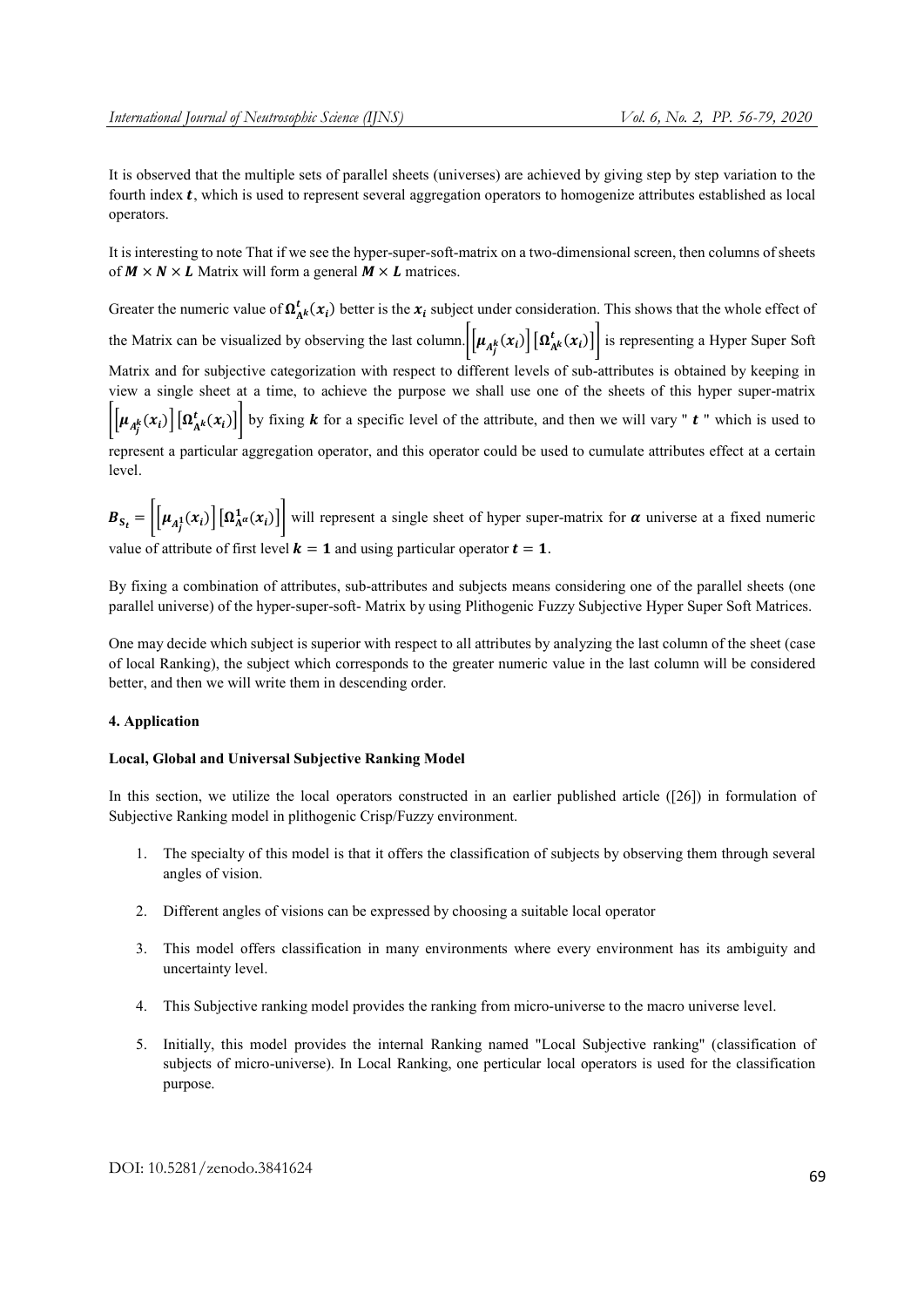- 6. At the next stage, this model offers an external classification of subjects named "Global Subjective Ranking." In Global Ranking, we combine several operators to formulate an expression that reflected through many angles of visions.
- 7. This model offers the third type of subjective Ranking named "Universal Subjective Ranking (case of macro universe Classification)
- 8. This model would provide extreme and neutral values of universes that would be helpful to find out the optimal and neutral behaviors of all types of universe micro to macro levels.
- 9. At the last stage, it provides a measure of the authority of classification by using the frequency matrix.

Initially, we consider the case of plithogenic Crisp/fuzzy Subjective-Hyper-Super-Soft matrices for classification of subjects. Later we may generalize these models in Plithogenic Intuitionistic and Plithogenic Neutrosophic environments. Describe the subjective ranking model in the given steps.

Step 1. Construction of Universe: Consider universe of discourse  $U = \{x_i\}$   $i = 1, 2, 3, \dots, P$ . Consider some attributes and subjects needed to be classified where attributes are  $A_j^k$   $j = 1, 2, 3, ..., N$  and  $k = 1, 2, ..., L$  represents numeric values (levels) of  $A_i$ , and subjects are  $T = \{x_i\} \subset U$  where *i* can take some values from 1 to *M* such that  $M \leq p$  and define mappings **F** and **G** such that,

$$
F: A_1^k \times A_2^k \times A_3^k \times \ldots \times A_N^k \to P(U)
$$
 For some fixed **k** (level1)  

$$
G: A_1^k \times A_2^k \times A_3^k \times \ldots \times A_N^k \to P(U)
$$
 For some different fixed **k** (level 2)

Step 2. Plithogenic Crisp/Fuzzy Hyper Soft Matrix: Write the data or information (Memberships) in the form of Plithogenic Fuzzy Hyper Soft Matrix  $\mathbf{B} = \left[ \mu_{A_j^k}(x_i) \right]$ 

Step 3. Plithogenic Crisp/Fuzzy Subjective Hyper-super-Soft Matrix: By using previously constructed local operators formulate Plithogenic Fuzzy Hyper super Soft Matrix

$$
\boldsymbol{B}_{S_t} = \left[ \left[ \boldsymbol{\mu}_{A_j^k}(\boldsymbol{x}_i) \right] \left[ \boldsymbol{\Omega}_{A^k}^t(\boldsymbol{x}_i) \right] \right].
$$

In formulating  $[\Omega_{A^k}^t(x_i)]$  we might be handling some favorable, some neutral and some non-favorable attributes, the non-favorable attributes can be handled by replacing their corresponding memberships with standard compliments i.e.  $\mu_{A_j^k}^c(x_i) = 1 - \mu_{A_j^k}(x_i)$ , While for neutral attributes, the regular memberships can be used. The cumulative memberships  $\Omega_{A^k}^t(x_i)$  are obtained by uniting regular memberships for favorable and neutral attributes and compliments of memberships for non-favorable attributes by using local operators.

Step 4. Local Ranking: The Local Ranking would be obtained by observing cumulative memberships  $\Omega_{A}^{t}(\mathbf{x}_i)$  of last column of

$$
\boldsymbol{B}_{S_t} = \left[ \left[ \mu_{A_j^k}(x_i) \right] \left[ \Omega_{A^k}^t(x_i) \right] \right],
$$

Higher the membership value better is the subject corresponding to that membership.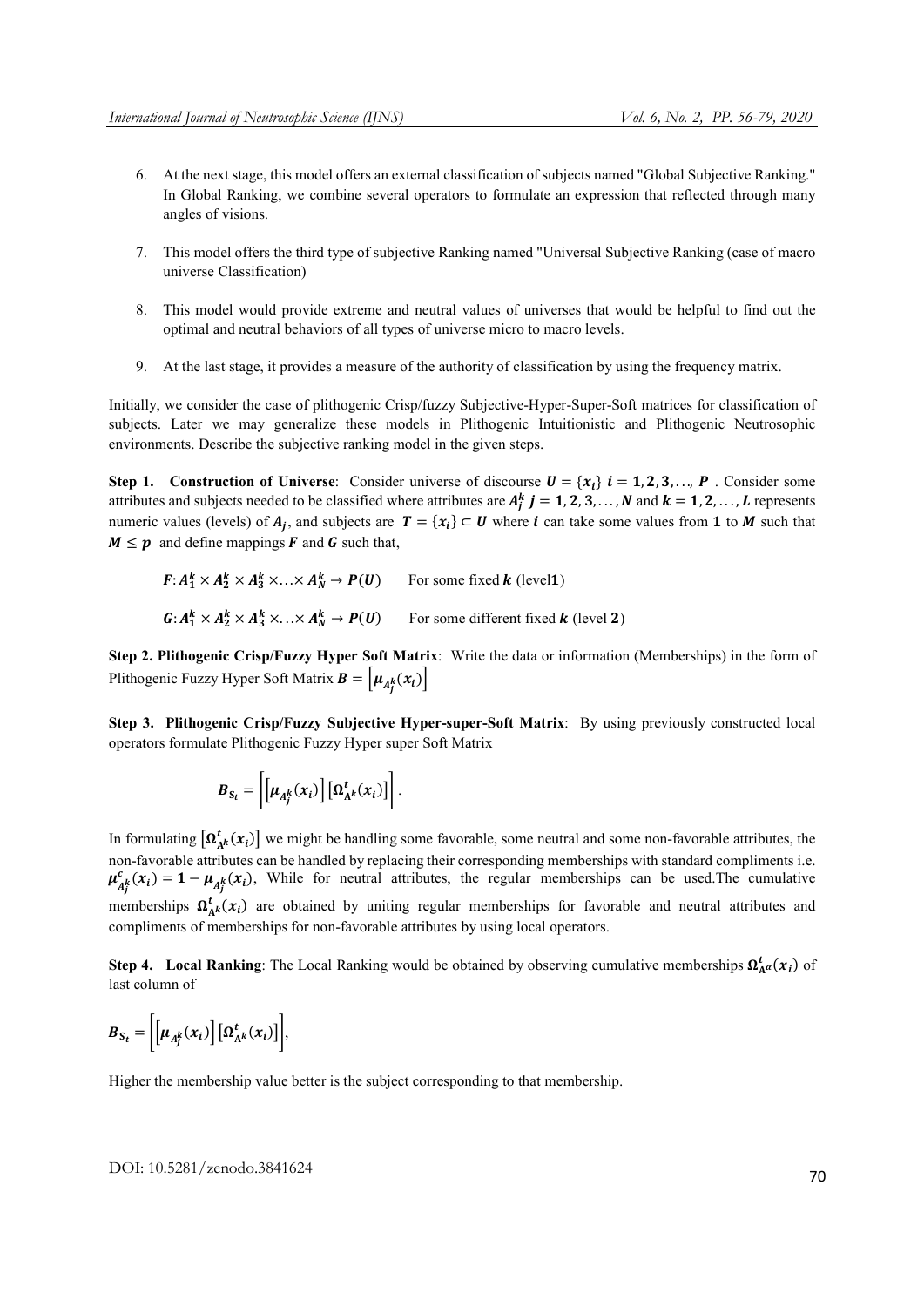At this stage, the classification of all sheets or one selected sheet would be provided according to the requirement. The process can be stopped here if transparent Ranking is achieved.

If there are some ties or ambiguities, would be removed in the next step, and more transparent Ranking can be provided with authenticity measurement.

Step 5. Global Ranking: Final Global Subjective ordering can be provided by using the Frequency matrix.

$$
F_{ij} = \begin{bmatrix} x_1 & f_{12} & \dots & f_{1M} \\ f_{21} & f_{22} & \dots & f_{2M} \\ \vdots & \vdots & \ddots & \vdots \\ f_{M1} & f_{M2} & \dots & f_{MM} \end{bmatrix}
$$
 (6)

In  $F_{ij}$  the elements of the first column will represent the frequency of obtaining the first position of given subjects. The elements of the second column will represent the frequency of obtaining the second position, and so on. To find out which subject would attain the first position we observe the entries of the first column of  $F_{ij}$  the subject corresponding to the highest value of the first column attains the first position, and then we delete the first position and the subject who have achieved that position. Afterward, for the selection of the second position, add the remaining frequencies of first positions in the frequencies of the second column and then look for the highest frequency in that column.

Once second position is decided to delete column and row of that position correspondingly and continue the procedure until the latest position is assigned

Step 6. Authenticity Measure of Global Ranking: We may check the authenticity in the last step by taking ratios.

percentage authenticity of  $j_{th}$  position for  $i_{th}$  subject

$$
= \frac{\text{Higher frequency of } j_{th} \text{ position}}{\text{Total frequency of } j_{th} \text{position}} \times 100 = \frac{\max_j(f_{ij})}{\sum_i(f_{ij})} \times 100 \tag{7}
$$

Step 7. Universal Ranking: If comparison of universes is required we may provide by combining cumulative memberships of last column for fixed  $k$  and  $t$  for each universe. The universe having the largest cumulative memberships is considered as a better universe and then writes these cumulative memberships in a descending order.

$$
\Omega_{k1} = \max_{i} [\Omega_{A^k}(x_i)] \tag{8}
$$

$$
\Omega_{k2} = \max_{i} [\Omega_{A^k}^2(x_i)] \tag{9}
$$

$$
\Omega_{k3} = \frac{\sum_{i} \left[ \Omega_{A^k}^3(x_i) \right]}{n} \tag{10}
$$

# 5 Local operators for Construction of Plithogenic crisp/fuzzy Subjective Hyper Super Soft matrices.

These local operators for the plithogenic Crisp/Fuzzy hypersoft Set can be utilized to formulate Plithogenic Crisp/Fuzzy Subjective Hyper Super Soft Matrices.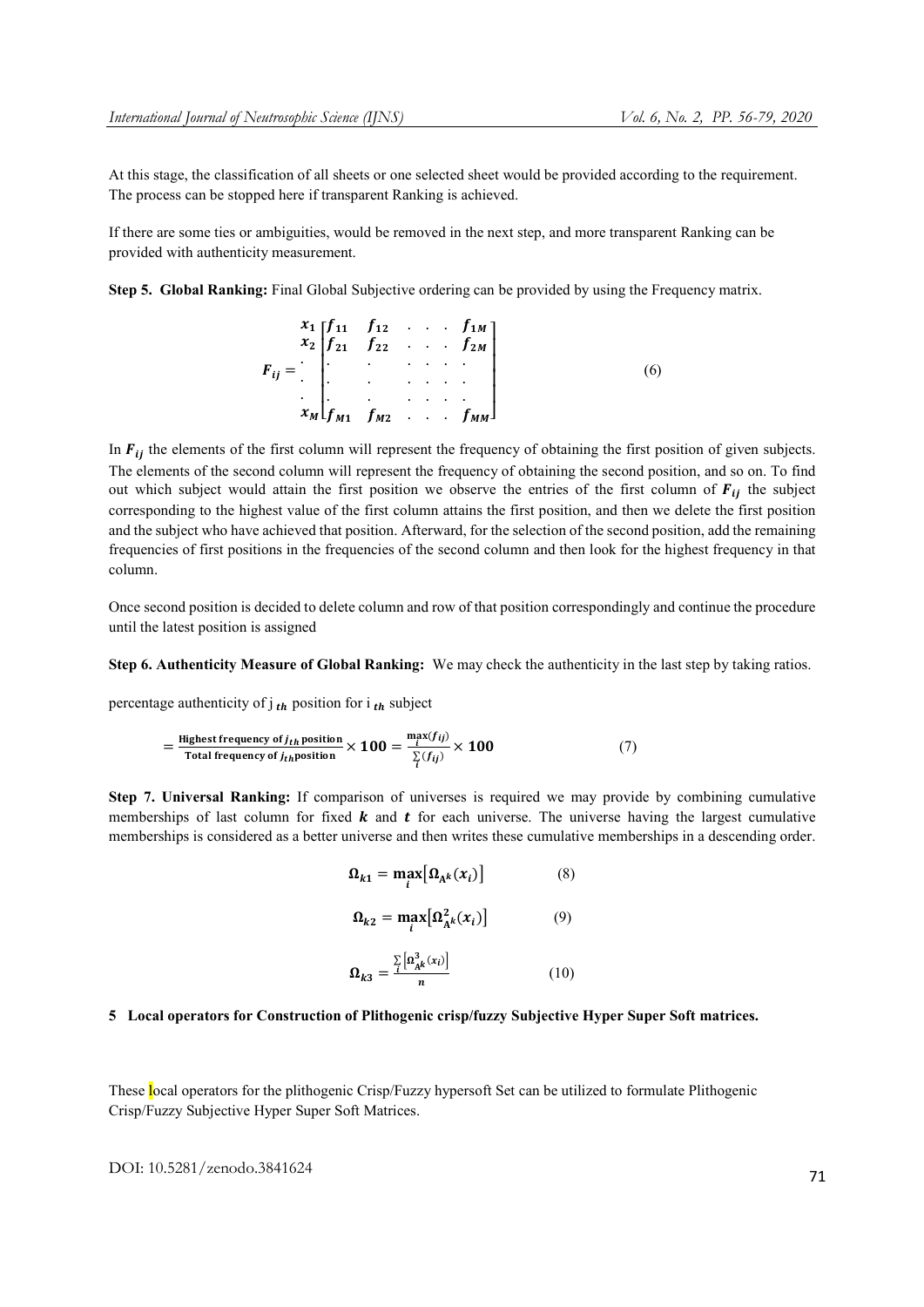By using local disjunction, local conjunction and local averaging operators we developed a combined (whole) memberships  $\Omega_{A^{\alpha}}^{t}(x_i)$  for Plithogenic Hyper-Soft-Set. By applying local aggregation operators on Crisp/fuzzy Subjective hyper soft matrices  $B = \left[\mu_{A_j^k}(x_i)\right]$  the last column of cumulative memberships  $\Omega_A^t(x_i)$  is obtained. To achieve the purpose we use three local operators,  $t = 1$  is used for max,  $t = 2$  is used for min, and  $t = 3$  is used for averaging operator described as,

$$
\cup_{i} \left( \mu_{A_{j}^{k}}(x_{i}) \right) = M_{j} \alpha x \left( \mu_{A_{j}^{k}}(x_{i}) \right) = \Omega_{A}^{1}(x_{i}) \qquad (12)
$$

$$
\cap_i \left( \mu_{A_j^k}(x_i) \right) = Min(\mu_{A_j^k}(x_i)) = \Omega_A^2(x_i) \tag{13}
$$

$$
\Gamma_i\left(\mu_{A_j^k}(x_i)\right) = \frac{\sum\limits_j \left(\mu_{A_j^k}(x_i)\right)}{M} = \Omega_A^3(x_i)
$$
\n(14)

# 6 Application of Subjective ranking model in Crisp environment

#### Numerical Example:

To achieve the purpose, we will develop plithogenic Fuzzy hyper-soft matrix  $\bf{B}$  for two Plithogenic crisp Hyper Soft Sets with  $\alpha$  Combination and  $\beta$  Combination of attributes, i.e., for  $\alpha$  and  $\beta$  universes.

By choosing different numeric values of **k** consider  $\alpha$  Combination of attributes for **F** and **B** Combination of attributes for  $G$ .

Step 1. Construction of Universe: Consider  $U =$  is a set of five candidates in the Mathematics department.  $T =$  ${Peter, Aina, kitty} \subset U$  is the Set of three candidates,  $T = {Peter, Aina, kitty}$ Who have Applied for the selection of the post of Assistant professor are our subjects required to be classified with respect to following  $A_j^k$  attributes and sub-attributes.

 $A_1^k =$  Subject skill area with numeric values,  $k = 1, 2$ 

 $A_1^1$  = Pure Mathematics,  $A_1^2$  = Applied Mathematics

- $A_2^k =$  Qualification with numeric values,  $k = 1, 2$
- $A_2^1$  = Qualification like MS or Equivalent,  $A_2^2$  = Higher Qualification like Ph.D. or Equivalent
- $A_3^k$  = Teaching experience with numeric values,  $k = 1, 2$
- $A_3^1$  = Five years or less,  $A_3^2$  = More than Five years
- $A_4^k =$  Age, with numeric values  $k = 1, 2$

 $A_4^1$  = Age is less than forty years  $A_4^2$  = Age is more than forty years

Consider mapping  $\bf{F}$  and  $\bf{G}$  such that,

 $F: A_1^k \times A_2^k \times A_3^k \times \ldots \times A_N^k \to P(U)$  (choosing some numeric values of  $A_j^k$   $k \in (1, L)$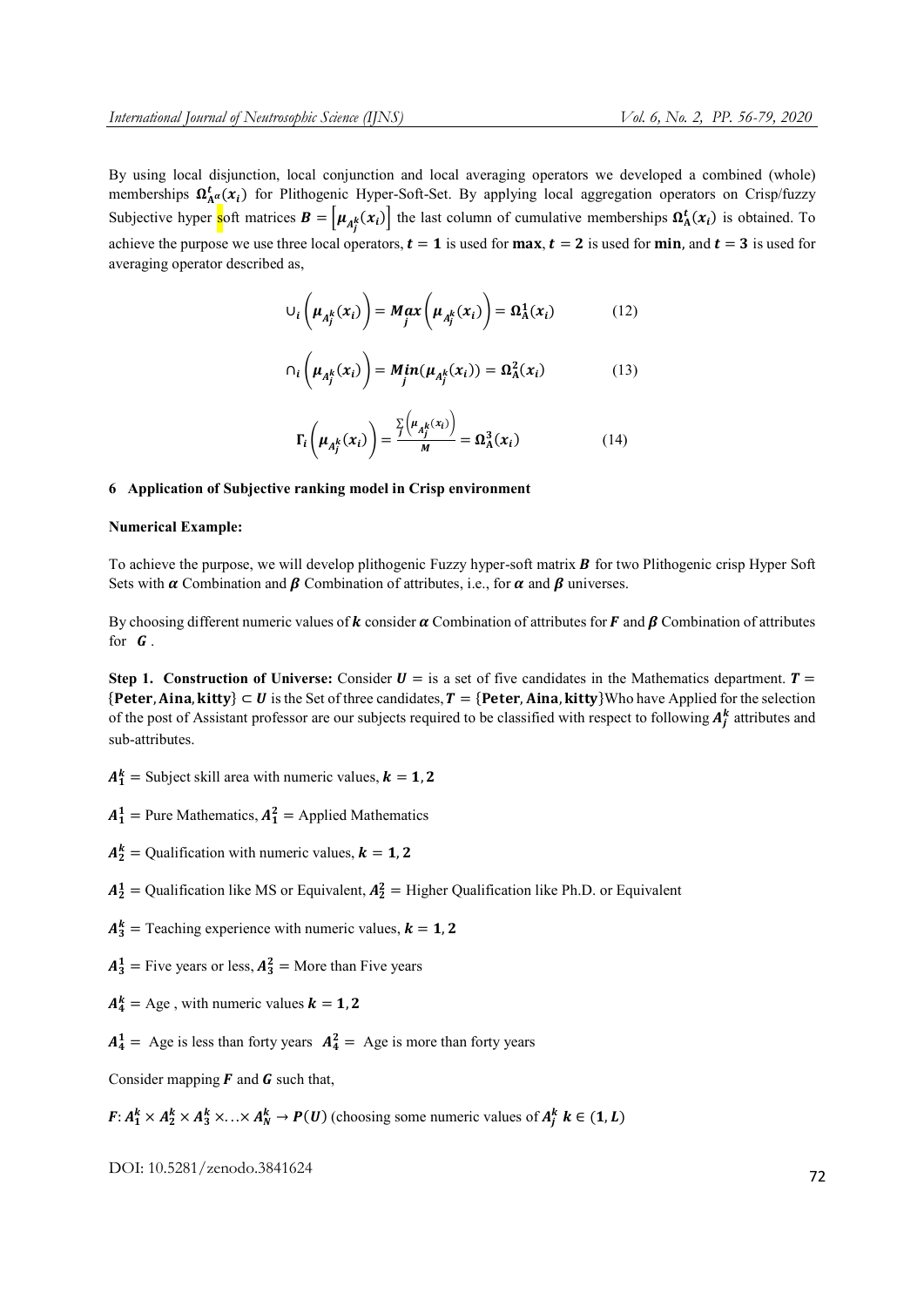$G: A_1^k \times A_2^k \times A_3^k \times \ldots \times A_N^k \to P(U)$  (choosing some different numeric values of  $A_j^k$   $k \in (1, L)$  Let the these candidates are considered as subjects under consideration, and attributes are  $A_j^k$   $j = 1, 2, 3, 4$  and  $k = 1, 2, 3$ 

we are looking for a single employ amongst the three candidates,  $T = {Peter, Aina, kitty} = {x_1, x_2, x_3}$ , where  $x_1, x_2, x_3$  represent  $x_i$  subjects under consideration, initially we consider the first level for  $k = 1$  i.e.

- 1. Subject skill area: Pure Mathematics  $j = 1$ ,  $k = 1$
- 2. Qualification: Qualification like MS or Equivalent  $j = 2$ ,  $k = 1$
- 3. Teaching experience: Five years or less  $j = 3$ ,  $k = 1$
- 4. Age: Age required is less than forty years  $j = 4$ ,  $k = 1$

Let the Function is  $\bf{F}$  is defined as,

 $F(A_1^1, A_2^1, A_3^1, A_4^1) = \{x_1, x_2, x_3\}$  let we name  $A_1^1, A_2^1, A_3^1, A_4^1$  as  $\alpha$  Combination representing the first level for  $k =$  $\mathbf{1}$ 

Let the Function is  $\boldsymbol{G}$  is defined as,

$$
G: A_1^k \times A_2^k \times A_3^k \times A_4^k \to P(U)
$$

We are looking for another employ amongst these three candidates for the Category of applied mathematics with a different combination of attributes say  $\beta$  Combination for next level ( $k = 2$ ).

- 1. Subject skill area: Applied Mathematics  $j = 1, k = 2$
- 2. Qualification: Higher Qualification like Ph.D. or equivalent  $j = 2$ ,  $k = 2$
- 3. Teaching experience: More than five years  $j = 3$ ,  $k = 2$
- 4. Age: Age is more than forty years  $j = 3$ ,  $k = 2$

 $G(A_1^2, A_2^2, A_3^2, A_4^2) = \{x_1, x_2, x_3\}$  let we name  $A_1^2, A_2^2, A_3^2, A_4^2$  as  $\beta$  Combination.with respect to.  $T = \{x_1, x_2, x_3\}$ Have memberships In PCHSS, PFHSS, which are assigned by decision-makers in crisp environment memberships, are considered as  $1$ , or  $0$ .

While in a fuzzy environment, memberships are assigned by decision-makers between  $\bf{0}$  and  $\bf{1}$  by using five-point scale linguistic chart.

# Step 2. Plithogenic Crisp Hyper Soft Matrix:

With respect to  $T = \{x_1, x_2, x_3\}$  memberships In PCHSS are,

$$
F(A_1^1, A_2^1, A_3^1, A_4^1) = F(\alpha) = \{x_1(1, 1, 1, 1), x_2(1, 1, 1, 1), x_3(1, 1, 1, 1)\}
$$
  

$$
G(A_1^2, A_2^2, A_3^2, A_4^2) = F(\beta) = \{x_1(0, 0, 0, 0), x_2(0, 0, 0, 0), x_3(0, 0, 0, 0)\}
$$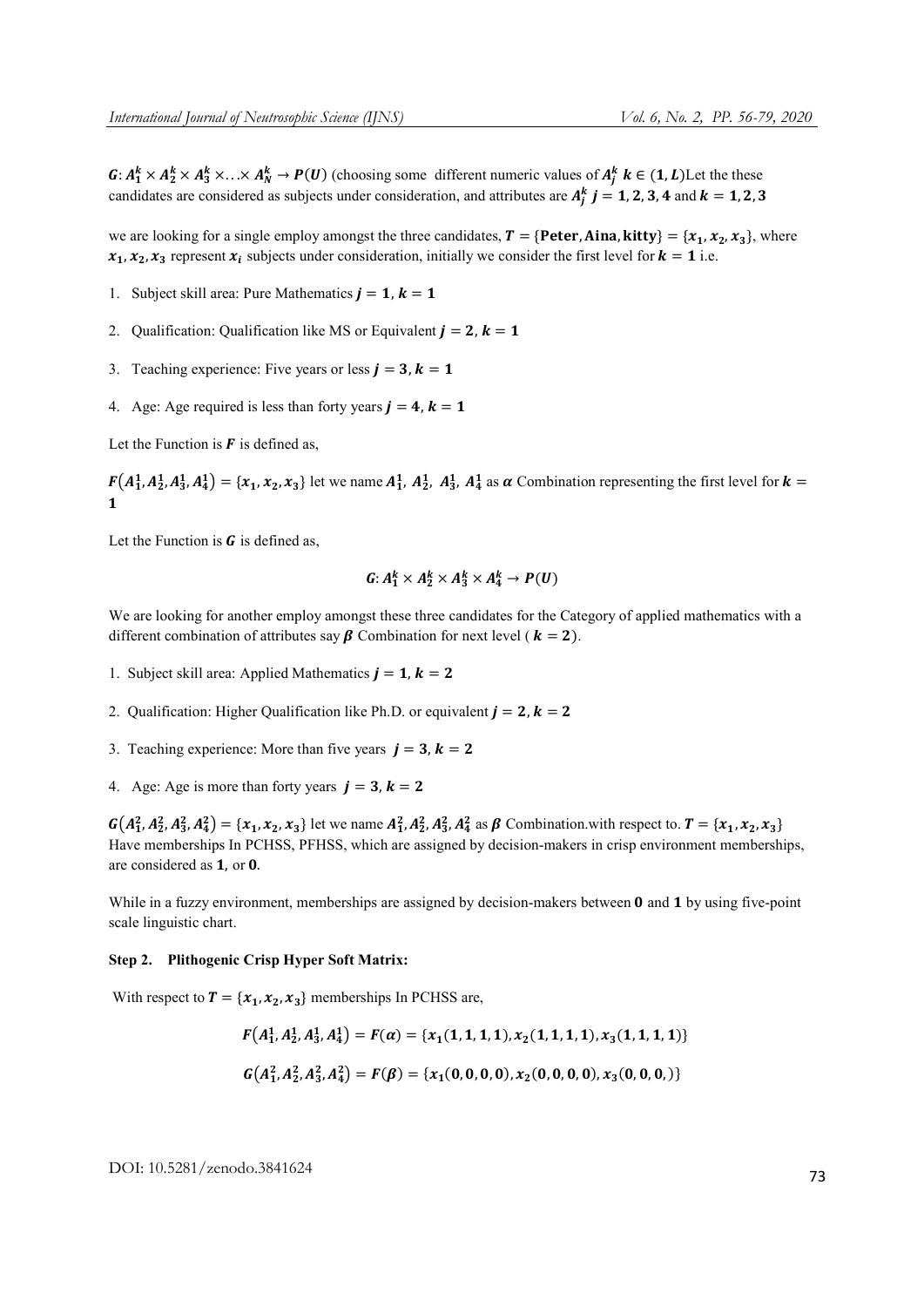The Plithogenic Crisp Hyper Soft matrix  $B = \left[ \mu_{A_j^k}(x_i) \right]$  1 for  $k = 1, j = 1, 2, 3, 4$  and  $i = 1, 2, 3$  i.e.  $\alpha$ Combination (first level sheet) and  $k = 2$ ,  $j = 1, 2, 3, 4$  and  $i = 1, 2, 3$  i.e.  $\beta$  Combination (second level sheet) will be represented as  $\mathbf{B} = [\mu_{A_j^k}(x_i)]$ 

$$
B = \begin{bmatrix} 1 & 1 & 1 & 1 \\ 1 & 1 & 1 & 1 \\ 1 & 1 & 1 & 1 \\ 0 & 0 & 0 & 0 \\ 0 & 0 & 0 & 0 \\ 0 & 0 & 0 & 0 \end{bmatrix}
$$
 (14)

In Crisp Hyper Soft matrix **B** the first level sheet for  $\alpha$  Combination of attribute values all memberships are one means the members fulfill the first level requirements fully but for second-level sheet i.e.  $\beta$  combination members may fulfill the requirements partially, but the crisp universe don't deal with partial belongingness, so all memberships are zero.

### Step 3. Plithogenic Crisp Subjective Hyper-Super-Soft Matrix:

The Plithogenic Crisp Hyper Soft matrix  $B_{S_t} = \left| \left[ \mu_{A_f^k}(x_i) \right] \left[ \Omega_{A^k}^t(x_i) \right] \right|$  by using eq. 5 for = 1, 2, 3 , j = 1, 2, 3, 4 and  $k = 1$ , i.e.,  $\alpha$  Combination (first level sheet),  $k = 2$ ,  $\beta$  Combination (second level sheet)  $t = 1$  (disjunction operator) first set of two-level sheets,  $t = 2$  (conjunction operator) second Set of two-level sheets will be represented as,

$$
B_{S_t} = \begin{bmatrix} \begin{bmatrix} 1 & 1 & 1 & 1 \\ 1 & 1 & 1 & 1 \\ 1 & 1 & 1 & 1 \\ 0 & 0 & 0 & 0 \\ 0 & 0 & 0 & 0 \\ 0 & 0 & 0 & 0 \\ 0 & 0 & 0 & 0 \end{bmatrix} \begin{bmatrix} 1 \\ 1 \\ 0 \\ 0 \\ 0 \end{bmatrix} \\ \begin{bmatrix} 1 & 1 & 1 & 1 \\ 1 & 1 & 1 & 1 \\ 1 & 1 & 1 & 1 \\ 1 & 1 & 1 & 1 \\ 0 & 0 & 0 & 0 \\ 0 & 0 & 0 & 0 \\ 0 & 0 & 0 & 0 \end{bmatrix} \begin{bmatrix} 0 \\ 0 \\ 0 \\ 0 \\ 0 \end{bmatrix} \end{bmatrix}
$$
 (15)

It is obvious from this HSS-Matrix that in Crisp environment  $B_{St}$  representing trivial cases where the subjective categorization is not visible because all values in the last column are the same, so we in future Classifications we will use Plithogenic Fuzzy subjective Hyper-soft matrices for subjective categorization. Further, it is observed that the crisp universe case is trivial, where the categorization is not possible. So next steps would not proceed.

Note: In the next levels, we will consider only a fuzzy environment to achieve transparent classification.

#### Application of Subjective ranking model in Fuzzy environment

Step1. Construction of Universe: To formulate Plithogenic Fuzzy Hyper Soft Matrix Step 1 and Step 2 are the same as already described in the crisp universe case.

# Step 2. Plithogenic Fuzzy Hyper-Super-Soft Matrix:

Memberships of  $T = \{x_1, x_2, x_3\}$  In PFHSS with respect to given attribute memberships are assigned by the decisionmakers by using linguistic five point scale method,[1], [18], [34] [35]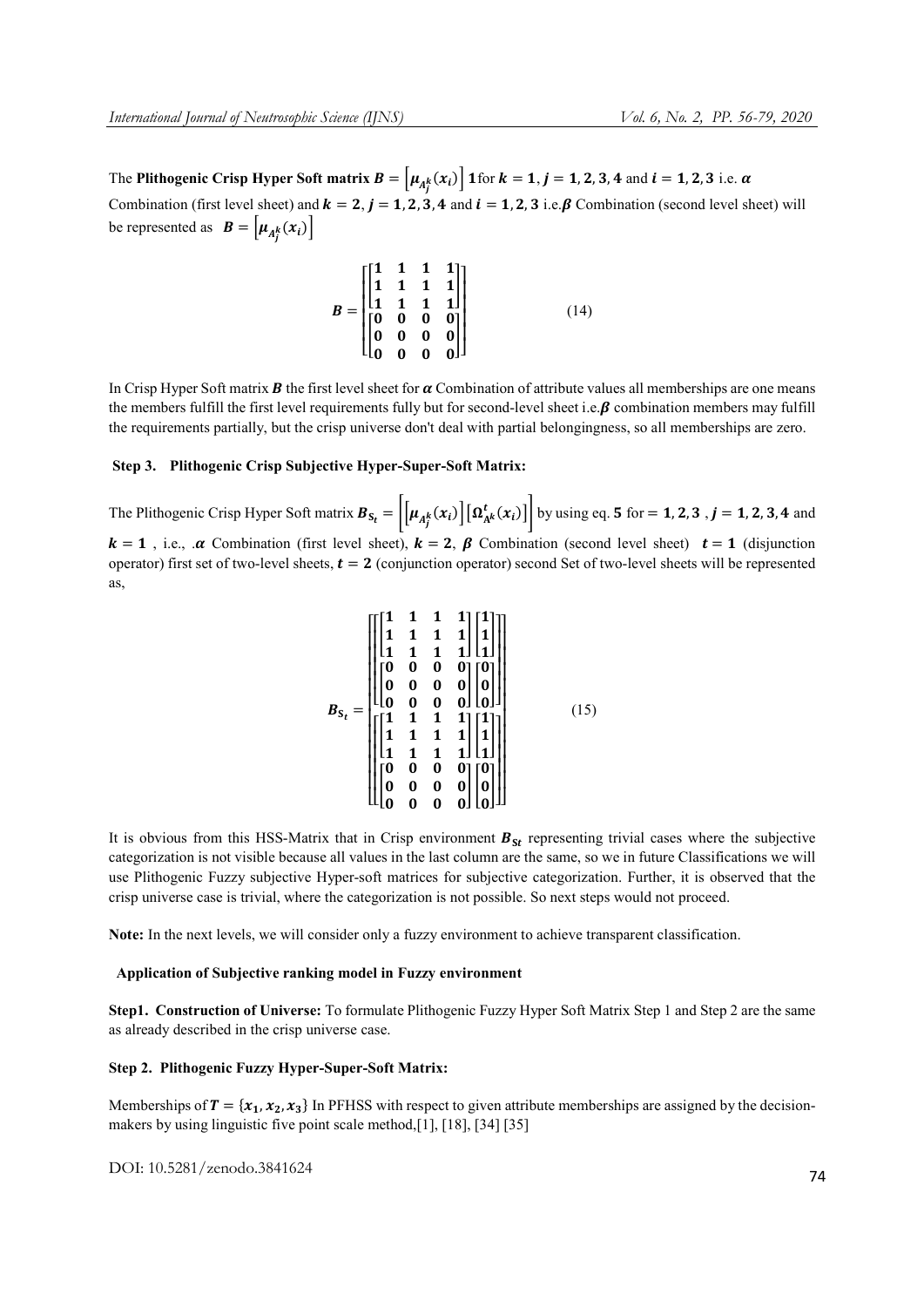$$
F(A_1^1, A_2^1, A_3^1, A_4^1) = F(\alpha) = \{x_1(0.3, 0.6, 0.4, 0.5), x_2(0.4, 0.5, 0.3, 0.1), x_3(0.6, 0.3, 0.3, 0.7)\}
$$

$$
G(A_1^2, A_2^2, A_3^2, A_4^2) = G(\beta) = \{x_1(0.5, 0.3, 0.2, 0.6), x_2(0.6, 0.7, 0.8, 0.4), x_3(0.7, 0.7, 0.5, 0.9)\}
$$

The Plithogenic Fuzzy Hyper Soft matrix  $\mathbf{B} = \left[ \mu_{A_j^k}(x_i) \right]$  by using eq.1 for  $i = 1, 2, 3$ ,

 $j = 1, 2, 3, 4$  and  $k = 1$ , i.e.  $\alpha$  Combination (first level sheet),  $k = 2$ ,  $\beta$  Combination (second level sheet) will be represented as,

$$
B = \begin{bmatrix} 0.3 & 0.6 & 0.4 & 0.5 \\ 0.4 & 0.5 & 0.3 & 0.1 \\ 0.6 & 0.3 & 0.3 & 0.7 \\ 0.5 & 0.3 & 0.2 & 0.6 \\ 0.6 & 0.7 & 0.8 & 0.4 \\ 0.7 & 0.7 & 0.5 & 0.9 \end{bmatrix}
$$
 (16)

# Step 3. Plithogenic Fuzzy Subjective Hyper Super Soft Matrix:

The Plithogenic Fuzzy Hyper Super Soft matrix  $B_{S_t} = \left| \left[ \mu_{A_j^k}(x_i) \right] \left[ \Omega_{A^k}^t(x_i) \right] \right|$  by using eq. 5, 11, 12, and 13 for  $t =$ 1, 2, 3,  $j = 1, 2, 3, 4$  and  $k = 1$ , i.e.,  $\alpha$  combination (first level sheet),  $k = 2$ ,  $\beta$  combination (second level sheet),  $t = 1$ , (disjunction operator) first set of two-level sheets,  $t = 2$ , (conjunction operator) second set of two-level sheets,  $t = 3$  (averaging operator) a third set of two-level sheets will be represented as,

$$
B_{S_t} = \left[\begin{bmatrix} 0.3 & 0.6 & 0.4 & 0.5 \\ 0.4 & 0.5 & 0.3 & 0.1 \\ 0.6 & 0.3 & 0.3 & 0.7 \\ 0.05 & 0.3 & 0.2 & 0.6 \\ 0.6 & 0.7 & 0.8 & 0.4 \\ 0.6 & 0.7 & 0.8 & 0.4 \\ 0.7 & 0.7 & 0.5 & 0.9 \\ 0.4 & 0.5 & 0.3 & 0.1 \\ 0.6 & 0.3 & 0.3 & 0.7 \end{bmatrix} \begin{bmatrix} 0.6 \\ 0.5 \\ 0.8 \\ 0.9 \\ 0.9 \end{bmatrix}\right]
$$

$$
B_{S_t} = \left[\begin{bmatrix} 0.3 & 0.6 & 0.4 & 0.5 \\ 0.4 & 0.5 & 0.3 & 0.1 \\ 0.6 & 0.3 & 0.2 & 0.6 \\ 0.7 & 0.7 & 0.5 & 0.9 \\ 0.6 & 0.7 & 0.5 & 0.9 \end{bmatrix} \begin{bmatrix} 0.2 \\ 0.4 \\ 0.5 \\ 0.5 \end{bmatrix}\right]
$$

$$
\left[\begin{bmatrix} 0.3 & 0.6 & 0.4 & 0.5 \\ 0.4 & 0.5 & 0.3 & 0.1 \\ 0.6 & 0.3 & 0.3 & 0.7 \\ 0.6 & 0.3 & 0.2 & 0.6 \\ 0.6 & 0.7 & 0.8 & 0.4 \end{bmatrix} \begin{bmatrix} 0.45 \\ 0.35 \\ 0.625 \\ 0.625 \\ 0.7 \end{bmatrix}\right]
$$

#### Step 4. Local Subjective Ranking:

 $B_{S_{1\alpha}}$  In eq. 17 provides the local ordering of subjects for  $\alpha$  Combination of attributes or  $\alpha$  universe (first level sheet for  $k = 1$ ) by using the first operator  $(t = 1)$  given in eq. 11 as

$$
x_3 > x_1 > x_2 \qquad (18)
$$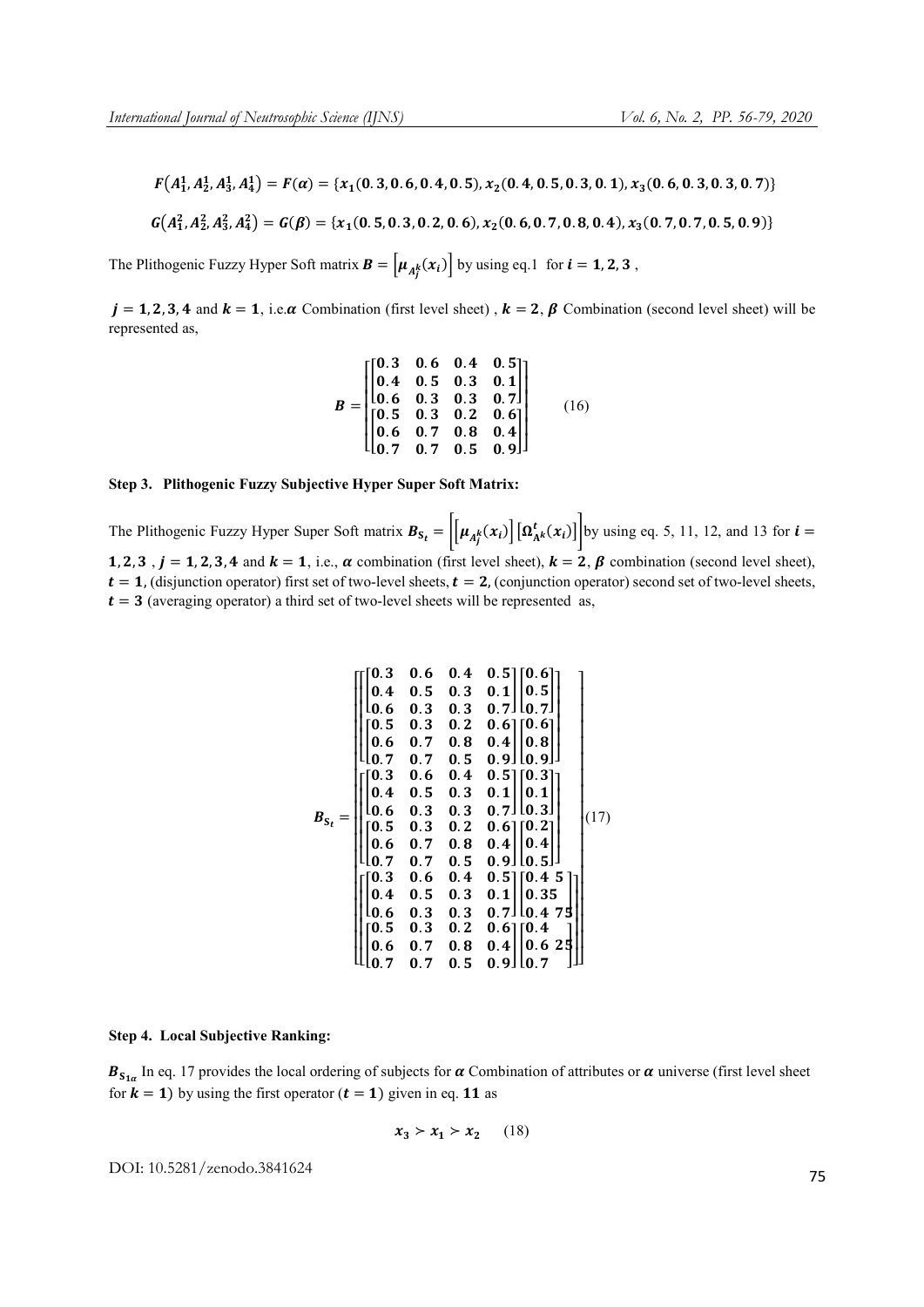$B_{S_{2\alpha}}$  in eq. 17 provides the local ordering of subjects for  $\alpha$  Combination of attributes or  $\alpha$  universe (first level sheet for  $k = 1$ ) by using second operator  $(t = 2)$  given in eq. 12 as

$$
x_3 = x_1 > x_2 \qquad (19)
$$

which shows a tie between  $x_1$  and  $x_3$  which can be removed in the final Global Ranking of subjects by using frequency matrix  $\mathbf{F}_{ii}$ 

 $B_{S_{3\alpha}}$  In eq. 17 provides the local ordering of subjects for  $\alpha$  Combination of attributes ( $\alpha$  universe) by using a third operator ( $t = 3$ ) given in eq. 13 as

$$
x_3 > x_1 > x_2 \qquad (20)
$$

Similarly

 $B_{S_{1\beta}}$  in eq. 17 provides the local ordering of subjects for  $\beta$  Combination of attributes

( $\beta$  universe) by using first operator ( $t = 1$ ) given in eq. 11 as

$$
x_3 \succ x_2 \succ x_1 \qquad (21)
$$

 $B_{S_{2R}}$  in eq.. 17 provides the local ordering of subjects for  $\beta$  Combination of attributes

( $\beta$  universe) by using the second operator ( $t = 2$ ) given in eq. 12as

$$
x_3 > x_2 > x_1 \qquad (22)
$$

 $B_{S_{38}}$  in eq.. 17 provides the local ordering of subjects for  $\beta$  Combination of attributes

( $\beta$  universe) by using the third operator ( $t = 3$ ) given in eq. 13 as

$$
x_3 \succ x_2 \succ x_1 \qquad (23)
$$

We can observe that the three local ordering of subjects under consideration in  $\alpha$  Combination can be provided by using three operators described in eq., 11, 13, 12, to find cumulative memberships for  $\alpha$  Combination first, then for  $\beta$  Combination and then writing in descending order.

# Step 5. Global Subjective Ranking :

Final global ordering of subjects can be provided by using frequency matrix  $F_{ii}$  described in eq.. 6, 18, 19, and 20

In the frequency matrix  $F_{ij}^{\alpha}$  which is a square matrix of frequencies positions for first level sheet  $\alpha$  Combination the  $colF_{ij}^{\alpha}$  represents frequencies of

positions, i.e., the entries of the first column represents the frequencies of attaining first position by given subjects while  $rowF_{ij}$  represents subjects.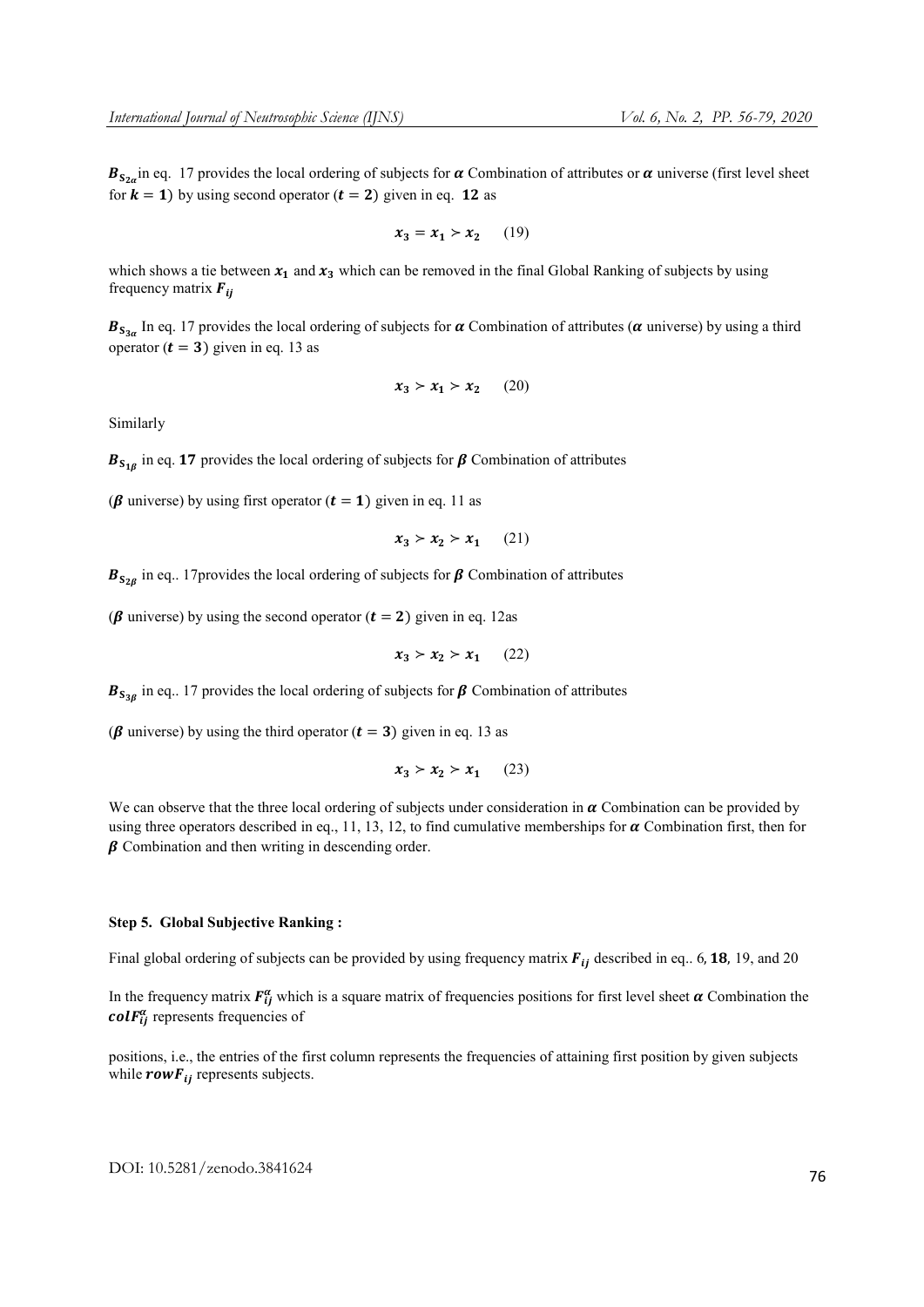$$
F_{ij}^{\alpha} = \begin{bmatrix} 1 & 2 & 0 \\ 0 & 1 & 2 \\ 3 & 0 & 0 \end{bmatrix}
$$
  
Global Ranking of subjects from  $F_{ij}^{\alpha}$  is  $x_3 > x_1 > x_2$  (24)  
The frequency matrix for  $\beta$  universe is  $F_{ij}^{\beta}$   

$$
F_{ij}^{\beta} = \begin{bmatrix} 0 & 0 & 3 \\ 0 & 3 & 0 \\ 3 & 0 & 0 \end{bmatrix}
$$

Global Ranking of subjects from  $\mathbf{F}_{ii}^{\beta}$  is  $x_3 > x_2 > x_1$  (25)

We can observe that in both universes  $x_3$  is the superior subject which means that in both Combination of attributes and sub-attributes  $x_3$  is reflecting the best.

# Step 6. Authenticity measure of final Ranking:

Percentage authenticity for first level  $\alpha$  universe

By using eq. 7 :

Percentage authenticity of first position for  $x_3 = 75\%$ 

Percentage authenticity of first position for  $x_2 = 66.67\%$ 

Percentage authenticity of first position for  $x_1 = 100\%$ 

Percentage authenticity for first level  $\beta$  universe

By using eq. 7 :

Percentage authenticity of first position for  $x_3 = 100\%$ 

Percentage authenticity of first position for  $x_2 = 100\%$ 

Percentage authenticity of first position for  $x_1 = 100\%$ 

#### Step 7. Final Universal Ranking:

The final ordering of universes provided as.

Maximum Universal Memberships of  $\alpha$  and  $\beta$  universes:

taking  $k = 1, 2$  for  $\alpha$  and  $\beta$  universes and fixing  $t = 1$  as described in eq. 8, we can provide maximum universal memberships of all given subjects with respect to attributes,

$$
\Omega_{A^1}^1(X) = 0.7, \ \Omega_{A^2}^1(X) = 0.9 \tag{26}
$$

Where X representing merged subjects, we can see by using operator  $t = 1$ ,  $\beta$  universe is better than  $\alpha$  universe.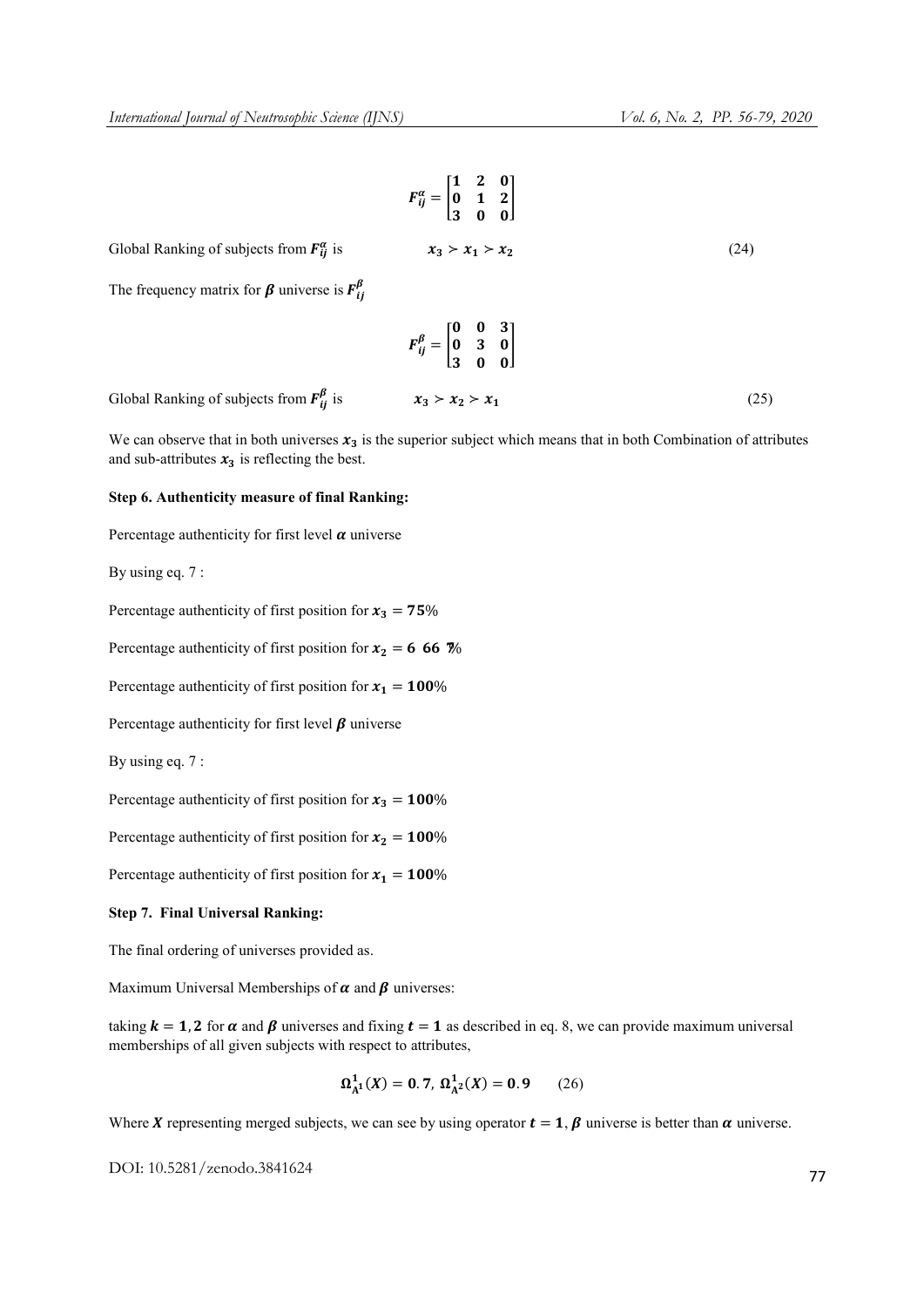Minimum Universal Memberships of  $\alpha$  and  $\beta$  universes:

Taking  $k = 1, 2$  for  $\alpha$  and  $\beta$  universes and fixing  $t = 2$  as described in eq.. 9 we can provide minimum universal memberships of all given subjects with respect to attributes,

$$
\Omega_{A^1}^2(X) = 0.1, \ \Omega_{A^2}^2(X) = 0.2 \tag{27}
$$

We can see by using operator  $t = 2$ ,  $\beta$  universe is better than  $\alpha$  universe.

Average Universal Memberships of  $\alpha$  and  $\beta$  universes:

similarly, taking  $k = 1$ , 2 for  $\alpha$  and  $\beta$  universes and fixing  $t = 3$  as described in eq.. 10, we can provide average universal memberships of all given subjects with respect to attributes,

$$
\Omega_{A^1}^3(X) = 0.425, \ \Omega_{A^2}^3(X) = 0.575 \tag{28}
$$

we can see by using operator  $t = 3$ ,  $\beta$  universe is better than  $\alpha$  universe

#### 5. Conclusions

1. We can see from expressions 18, 19, 20 the final order in eq. 24 is the most frequently observed order in all these ranking orders which is also observed same in local ordering of  $\beta$  universe (Eq. 21, 22, 23) and is again same in final global ordering of  $\beta$  universe 25, which shows the final global Ranking is transparent and authentic.

2. expressions 26, 27, 28 provides highest, lowest, and average cumulative memberships of universes.

3. In Universal ordering, it is observed that on the Global Universal level,  $\beta$  universe is better than  $\alpha$  universe.

1. Local ordering: we can observe local ordering by using the novel plithogenic hyper-super-soft-matrix and local operators. We can judge the performance of some fixed subjects in a particular universe, i.e., one combination or level sheet. This is the case of the inner classification of the universe.

2. Global ordering: We can provide global ordering by considering the performance of some fixed subjects in multiple universes, i.e., different combinations of sub-attribute or level sheets are combined by using the frequency matrix. This is the case of combining several angles of visions in the final decision.

3. Universal ordering: We can compare these universes by combining the cumulative memberships of the last column for each universe. The universe having the largest cumulative average membership is the better and then can write them by descending order.

4. Extreme Universal Memberships: We can also find out extreme values of these universes and can judge these subjects in a grand universe which is made by multiple smaller parallel universes so we can choose the best subject from all universes that is the one who is best in most universes or we can select one reality out of multiple parallel realities these facts are useful in the field of artificial intelligence.

# References

- [1] Smarandache, F. "A Unifying Field in Logics: Neutrosophic Logic. Neutrosophy, Neutrosophic Set, Neutrosophic Probability: Neutrsophic Logic. Neutrosophy, Neutrosophic Set, Neutrosophic Probability. Infinite Study", pp. 443-458, 2005.
- [2] Atanassov , K. T, "Intuitionistic fuzzy sets. Fuzzy Sets and Systems", 20(1), pp. 87-96, 1986.
- [3] Atanassov, K. T, "Applications of intuitionistic fuzzy sets", In Intuitionistic Fuzzy Set, Series Studies in Fuzziness and Soft Computing", 35(1), pp. 237-238, 1999.
- [4] Cagman N, Enginoglu S, Citak F," Fuzzy soft set theory and its applications", Iranian journal of fuzzy systems", 18,8(3), pp. 137-147, 2011.